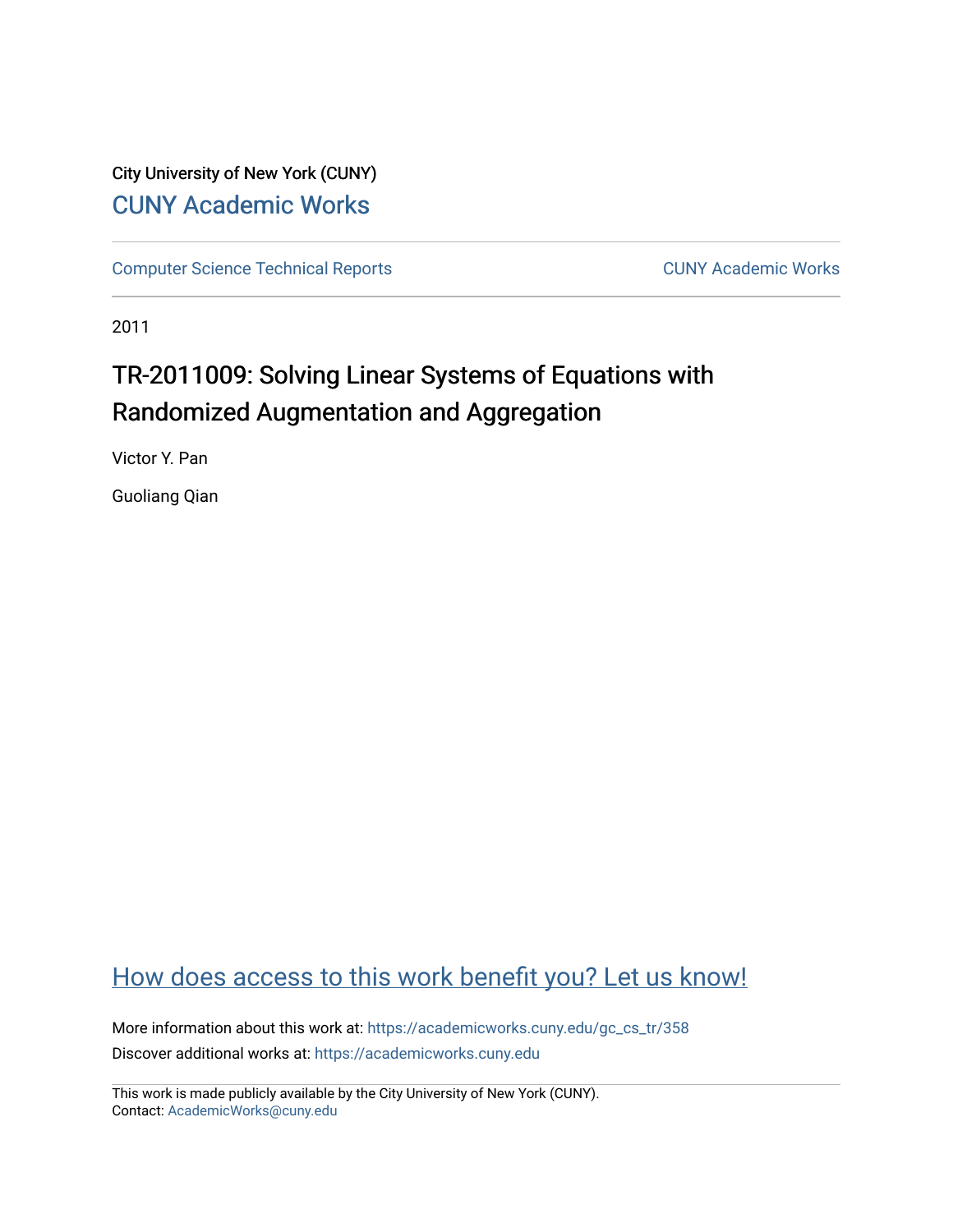# **Solving Linear Systems of Equations with Randomized Augmentation and Aggregation** <sup>∗</sup>

Victor Y. Pan[1*,*2]*,*[*a*] and Guoliang Qian[2]*,*[*b*]

[1] Department of Mathematics and Computer Science Lehman College of the City University of New York Bronx, NY 10468 USA [2] Ph.D. Programs in Mathematics and Computer Science The Graduate Center of the City University of New York New York, NY 10036 USA [*a*] victor.pan@lehman.cuny.edu http://comet.lehman.cuny.edu/vpan/ [*b*] gqian@gc.cuny.edu

#### **Abstract**

Seeking a basis for the null space of a rectangular and possibly rank deficient and ill conditioned matrix *A* we combine scaled randomized augmentation with aggregation to reduce our task to computations with well conditioned matrices of full rank. Our algorithms avoid pivoting and orthogonalization and preserve matrix structure and sparseness. In the case of ill conditioned inputs we perform a small part of our computations with high accuracy by applying iterative refinement, but overall we still dramatically accelerate the customary algorithms for rank deficient or ill conditioned linear systems with general and Toeplitz matrices, according to both our formal estimates and experiments. Our study can be of independent technical interest, e.g., we extend the Smoothed Analysis of conditioning of random matrices in [42] to preconditioning by means of randomized augmentation and link augmentation and aggregation. Our progress has been extended to various other fundamental matrix computations.

**Key words:** Linear systems of equations, Randomized augmentation, Conditioning of random matrices, Toeplitz matrices

# **1 Introduction**

### **1.1 Background: computations of vectors and bases in the null space**

Solution of a homogeneous linear system of equations  $A$ **y** = **0** is a fundamental problem of matrix computations and is closely linked to some other central subjects of that field (see our Sections 5.4 and 7, [33, Sections 7.2 and 11.1], and [38]).

The solution vectors **y** are said to be the *null vectors* of the matrix *A*. They form the *null space*  $\mathcal{N}(A) = \{ \mathbf{y} : A\mathbf{y} = \mathbf{0} \}.$  If its basis is given by the columns of a matrix *B*, then we call *B* a *null matrix basis (nmb)* for a matrix A. Hereafter we refer to such a basis as a  $\text{nmb}(A)$ .

<sup>∗</sup>Supported by NSF Grant CCF-1116736 and PSC CUNY Awards 61406–0039 and 62230–0040. Some results of this paper have been presented at the Fifth International Computer Science Symposium in Russia (CSR 2010) in Kazan' [34] and at the 16th Conference of the International Linear Algebra Society (ILAS) in Pisa, Italy, both in June 2010.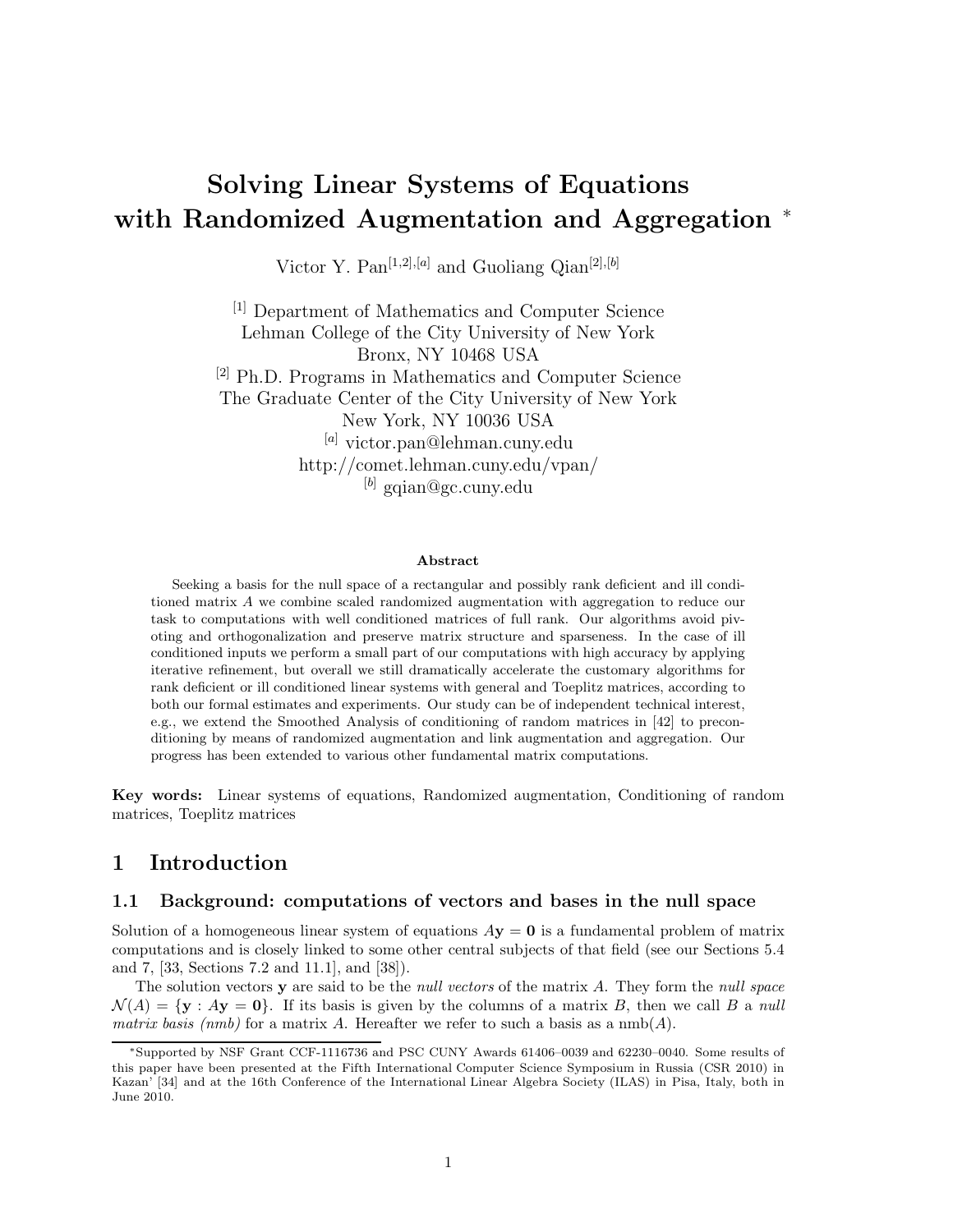The customary algorithms compute null vectors and nmbs of a matrix by employing its LU or QR factorization with pivoting or its SVD. These computations are quite costly, particularly the computation of the SVD, but even "pivoting usually degrades the performance" [19, page 119].

## **1.2 Our contribution**

For  $m \times n$  matrices A of full rank  $m$ , the solution can be readily reduced to the inversion of the  $m \times m$  leading block; with probability one we ensure its nonsingularity by means of randomized premultiplication. Furthermore with a probability near one this does not blow up the condition number of *A*, as we prove in Section 3.

The approach, however, does not work where rank  $A < m$ , and it fails numerically where the input matrix is ill conditioned. To fix the problem we apply *scaled randomized augmentation* of the input matrix and *aggregation*. Our algorithms handle rank deficient and ill conditioned  $m \times n$ matrices for any pair of *m* and *n*, and we extend our null space computations to the solution of nonsingular but ill conditioned linear systems of equations. We probabilistically reduce our tasks to computations with well conditioned matrices of full rank, use neither pivoting nor orthogonalization, and preserves matrix structure and sparseness.

We perform a small part of our computations with high accuracy by applying iterative refinement. According to both our formal estimates and experimental computations (see the formal estimates in Section 8 and the observed CPU time in Table 9.1), overall we still accelerate the customary algorithms by order of magnitude and nearly reach optimality in the cases of general and Toeplitz ill conditioned inputs.

Part of our formal study can be of independent technical interest, e.g., our extension of the Smoothed Analysis of conditioning of random matrices in [42] to preconditioning by means of randomized augmentation, our combination of augmentation and aggregation, and our linking of the solution of homogeneous and nonhomogeneous linear systems of equations.

We refer the reader to the papers [30]–[38] on various further extensions and applications of our randomized preprocessing to fundamental matrix and polynomial computations. In particular augmentation is closely linked to additive preprocessing in [30, Section 12] and [33, Section 4] but can a little better preserve matrix structure and sparseness.

# **1.3 Organization of the paper**

In the next section we first recall some definitions and basic facts and then estimate the ranks and condition numbers of random matrices and randomized matrix products. In Section 3 we cover randomized post-multiplication and in Sections 4–6 randomized augmentation. In Section 7 we solve a nonhomogeneous linear system of equations. In Section 8 we estimate the computational cost of our randomized algorithms. In Section 9 we present the results of our numerical tests, which are the contribution of the second author of this paper. We conclude the paper in Section 10.

**Acknowledgement.** We thank Marc Van Barel's for pointing us his Toeplitz solver in [44].

# **2 Definitions and basic facts**

## **2.1 General matrices, nmbs and annihilators**

We use and extend the customary definitions of matrix computations (cf. [19] and [41]).

 $\mathbb R$  and  $\mathbb C$  are the fields of real and complex numbers, respectively.

Flop is an arithmetic operation with such numbers.

 $A^T$  and  $A^H$  denote the transpose and the Hermitian transpose of an  $m \times n$  matrix *A*, respectively.  $A^H = A^T$  for a real matrix *A*.

A matrix *A* is Hermitian if  $A = A^H$ . A matrix  $A = B^H B$  is Hermitian positive definite if *B* is a nonsingular matrix.

 $(B_1 \mid \ldots \mid B_k) = (B_j)_{j=1}^k$  is a  $1 \times k$  block matrix with blocks  $B_1, \ldots, B_k$ .

 $\text{diag}(B_1,\ldots,B_k) = \text{diag}(B_j)_{j=1}^k$  is a  $k \times k$  block diagonal matrix with diagonal blocks  $B_1,\ldots,B_k$ .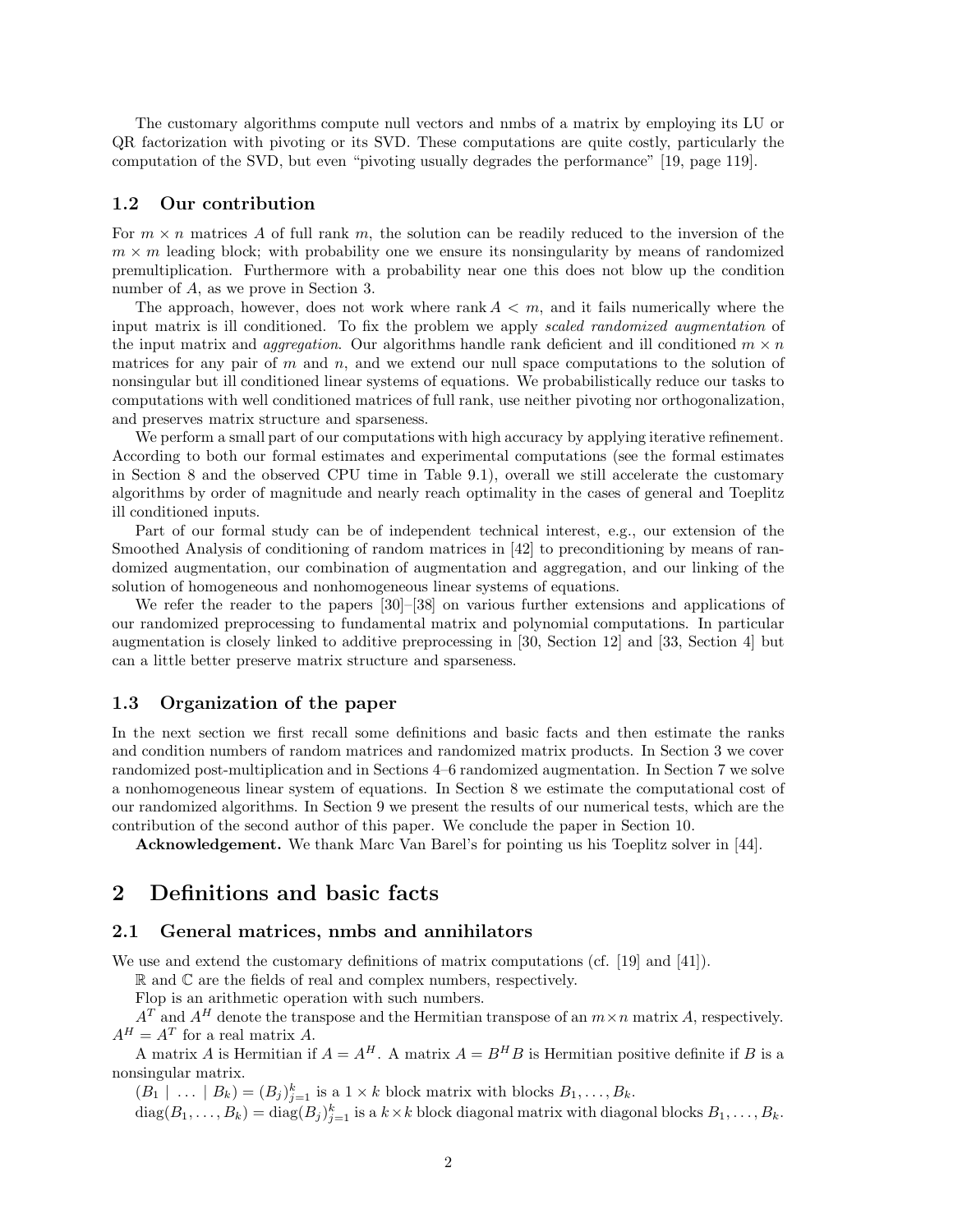*I<sub>n</sub>* denotes the identity matrix  $(\mathbf{e}_i)_{i=1}^n = (\mathbf{e}_1, \ldots, \mathbf{e}_n)$ .

 $O_{k,l}$  denotes the  $k \times l$  matrix filled with zeros.

 $O_{k,1}$  and  $O_k$  denote the vector of a dimension *k* filled with zeros.

We drop the subscripts and write *I*, *O*, and **0** where the size of a matrix or a vector is not important or is defined by context.

A matrix *U* is unitary or orthonormal if  $U^H U = I$ .

A matrix has full row (resp. column) rank if its rows (resp. columns) are linearly independent.

 $\mathcal{R}(A)$  denotes the range of the matrix A, that is the linear space generated by its columns,  $\mathcal{N}(A)$ its null space  $\{ \mathbf{v} : A\mathbf{v} = \mathbf{0} \}$ , rank  $A = \dim \mathcal{R}(A)$  its rank, and nul  $A = \dim \mathcal{N}(A)$  its nullity. **v** is its null vector if  $A$ **v** = **0**.

**Fact 2.1.** *The set*  $\Im$  *of*  $m \times n$  *matrices of rank*  $\rho$  *is an algebraic variety of dimension*  $(m + n - \rho)\rho$ *.* 

*Proof.* Let *M* be an  $m \times n$  matrix of a rank  $\rho$  with a nonsingular  $\rho \times \rho$  leading block  $M_{00}$  and  $\begin{pmatrix} M_{00} & M_{01} \\ M_{10} & M_{11} \end{pmatrix}$ . Then the  $(m - \rho) \times (n - \rho)$  Schur complement  $M_{11} - M_{10} M_{00}^{-1} M_{01}$  must  $\text{write } M =$ vanish, which imposes  $(m - \rho)(n - \rho)$  algebraic equations on the entries of *M*. Similar argument can be applied where any  $\rho \times \rho$  submatrix of the matrix *M* is nonsingular. Therefore dim S =  $mn - (m - \rho)(n - \rho) = (m + n - \rho)\rho.$ П

A matrix *H* is a *complete annihilator* of a matrix *A* if  $\mathcal{R}(H) = \mathcal{N}(A)$ . Such an annihilator is a *null matrix basis* if it has full column rank. We use the abbreviations nmb, ca,  $\text{nmb}(A)$ , and ca $(A)$ . Given a  $ca(A)$ , we can compute a nmb( $A$ ) by applying its LUP or QR factorization or the following simple fact.

**Fact 2.2.** *[33]. Suppose H is a* ca(*A*)*. Then*

 $(a)$  *H is a* nmb(*A*) *if and only if* nul  $H = 0$  *and* 

(b)  $HY$  *is a* nmb(A) *if*  $X$  *is a* ca( $H$ ) *and if*  $(X, Y)$  *is a nonsingular matrix.* 

## **2.2 SVD, inverses, norms, condition number, and numerical nullity**

 $A = S_A \Sigma_A T_A^H$  is *SVD* or full *SVD* of an  $m \times n$  matrix A of a rank  $\rho$  if  $S_A S_A^H = S_A^H S_A = I_m$ ,  $T_A T_A^H = T_A^H T_A = I_n$ ,  $\Sigma_A = \text{diag}(\widehat{\Sigma}_A, O_{m-\rho,n-\rho}),$  and  $\widehat{\Sigma}_A = \text{diag}(\sigma_j)_{j=1}^{\rho}$ .

Here  $\sigma_j = \sigma_j(A) = \sigma_j(A^H)$  is the *j*th largest singular value of a matrix *A* for  $j = 1, \ldots, \rho$ .

The Courant–Fischer minimax theorem [19, Theorem 8.1.2] implies that  $\sigma_j$  is the distance from the matrix *A* to a nearest matrix of rank  $j-1$  for all *j*, and so we write  $\sigma_j = 0$  for  $j > \rho$ . The same theorem also implies

**Fact 2.3.** *If*  $A_0$  *is a*  $p \times q$  *submatrix of a matrix*  $A$ *, then*  $\sigma_j(A) \geq \sigma_j(A_0)$  *for all j.* 

 $\Sigma_A^+$  = diag( $(\hat{\Sigma}_A)^{-1}$ ,  $O_{n-\rho,m-\rho}$ ) and  $A^+ = T_A \Sigma_A^+ S_A^H$  are the Moore–Penrose pseudo-inverses of the matrices  $\Sigma_A$  and A, respectively.

A matrix  $X = A^{(I)}$  is a left (resp. right) inverse of a matrix A if  $XA = I$  (resp.  $AX = I$ ). There exists such an inverse, in particular given by  $A^+$ , if and only if a matrix *A* has full rank.  $A^{(I)}$  is unique and is given by  $A^+ = A^{-1}$  if and only if *A* is a nonsingular matrix.

 $\sigma_1(A) = ||A|| = ||A^H||$  is the 2-norm of a matrix  $A = (a_{i,j})_{i,j=1}^{m,n}$ .

 $||A||_F = \sqrt{\sum_{i,j=1}^{m,n} |a_{i,j}|^2}$  is its Frobenius norm.

 $\forall i$  **We have**  $||A||/\sqrt{mn}$  ≤  $\max_{i,j=1}^{m,n} |a_{i,j}|$  ≤  $||A||$ ,  $||A||$  ≤  $||A||_F$  ≤  $\sqrt{n}||A||$ .

Hereafter the concepts "large", "small", "nearby", "approximate", "ill conditioned" and "well conditioned" as well as our notation  $\approx$ ,  $\ll$ , and  $\gg$  are quantified in the context of the computational task and computer environment.

We say that a matrix *A* is *mildly normalized* if its norm  $||A||$  is neither large nor small.

We write  $a \ll b$  and  $b \gg a$  if the ratio  $b/a$  is large and write  $a \approx b$  if the ratio is close to one or if  $b = 0$  and |*a*| is small. For two matrices *A* and *B* we write  $A \approx B$  if  $||A - B|| \ll ||A||$ .

 $\kappa(A) = \sigma_1(A)/\sigma_0(A) = ||A|| \, ||A^+||$  is the condition number of a matrix *A* of a rank *ρ*. Such a matrix is *ill conditioned* if  $\sigma_1(A) \gg \sigma_0(A)$  and is *well conditioned* otherwise. See [7], [19, Sections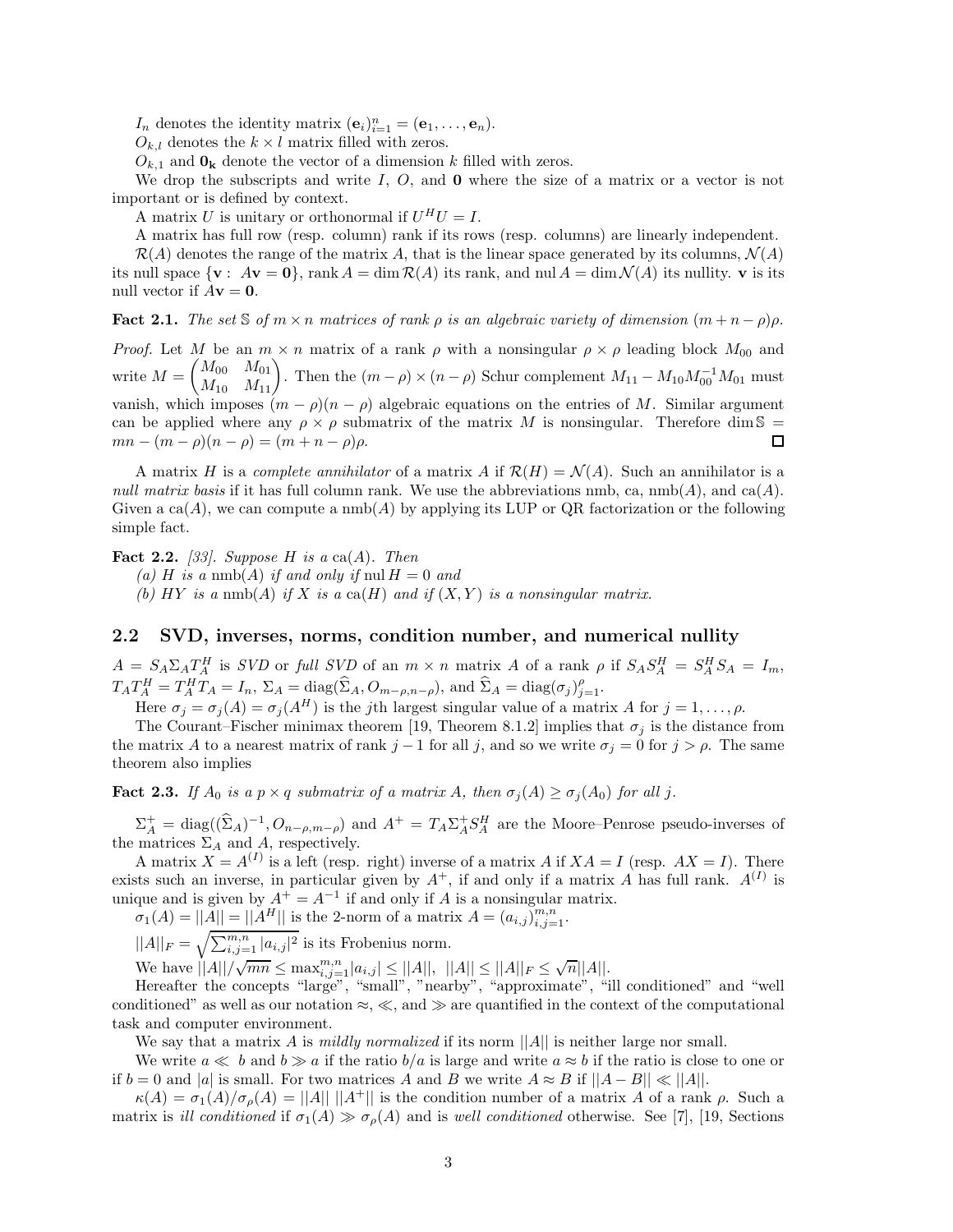2.3.2, 2.3.3, 3.5.4, 12.5], [21, Chapter 15], and [41, Section 5.3] on effective estimation of norms and condition numbers.

If  $\sigma_q(A) > \sigma_{q+1}(A)$ ,  $\bar{r} = m-q$  and  $r = n-q$ , then we write  $S_{A,\bar{r}} = S_A(O_{q,\bar{r}} | I_{\bar{r}})^T$ ,  $S_{A,\bar{r}} = \mathcal{R}(S_{A,\bar{r}})$ ,  $T_{A,r} = T_A(O_{q,r} | I_r)^T$ , and  $T_{A,r} = \mathcal{R}(T_{A,r})$ .

An  $m \times n$  matrix A has *numerical rank* q, *numerical nullity*  $r = n - q$  and *left numerical nullity*  $m - q$  if it has exactly q singular values that are not small relative to its norm. By setting to zero all but the *q* largest singular values of such a matrix  $\vec{A}$  we obtain a well conditioned matrix  $\vec{A}$  that lies nearby and has rank *q*. Conversely adding a random matrix of a small norm to an  $m \times n$  well conditioned matrix *A* of rank  $q = l - r$  (for  $0 < r < l = \min\{m, n\}$ ) is likely to produce an ill conditioned matrix  $\hat{A}$  that has full rank *l* and numerical rank *q* (cf. Corollary 2.2). The linear space  $T_{\tilde{A}_r}$  approximates the null space of the matrix A; likewise the linear space  $S_{\tilde{A}_r}$  approximates the null space of the matrix *A<sup>T</sup>* .

**Remark 2.1.** *By virtue of Fact 2.1 the m* × *n matrices having a numerical rank ρ lie near an algebraic variety of dimension*  $(m + n - \rho)\rho$ *, which is monotone increasing as*  $\rho$  *increases.* 

Hereafter a matrix *B* is said to be an *approximate nmb* or an *approximate ca* of a matrix *A* if  $B \approx \text{nmb}(A)$  or  $B \approx \text{ca}(A)$ , respectively. We employ an approximate nmb in the following simple theorem to approximate the matrix *A* by a matrix of a smaller rank.

**Theorem 2.1.** *(See [33, Section 7.2]). Suppose an*  $n \times n$  *matrix*  $\tilde{A}$  *has positive numerical nullity r* and suppose *B* is an  $n \times r$  *matrix* such that the  $r \times r$  *matrix*  $B^H B$  is nonsingular and  $||\tilde{A}B|| \ll$  $||\tilde{A}|| ||B||$ . Then the matrix  $\tilde{A}(I - B(B^HB)^{-1}B^H)$  (equal to the matrix  $\tilde{A}(I - BB^H)$ ) where B is a *unitary matrix) closely approximates the matrix*  $\tilde{A}$  *and has rank*  $n - r$ .

**Remark 2.2.** *Unlike the nullity and the rank, numerical nullity and numerical rank are not well defined for a large class of ill conditioned matrices, in particular for all matrices A having nested clusters of small singular values but also for the matrix class exemplified by for a*  $1000 \times 1000$  *matrix A with singular values*  $\sigma_j(A) = 10^{1000-j}$ ,  $j = 1, 2, ..., 1000$ .

# **2.3 Structured matrices**

 $J = J_n = (e_1, \ldots, e_n) = (j_{i,k})_{i,k=0}^{n-1}$  is the  $n \times n$  reflection matrix,  $j_{i,k} = 1$  if  $i + k = n - 1$ ,  $j_{i,k} = 0$ unless  $i + k = n - 1$ ;  $J^2 = I$ .

An  $m \times n$  Toeplitz matrix  $T = (t_{i-j})_{i=0,j=0}^{m-1,n-1}$  (resp. Hankel matrix  $H = (h_{i+j})_{i=0,j=0}^{m-1,n-1}$ ) is defined by its  $m + n - 1$  entries, e.g., by its first row and first (resp. last) column. *TJ* and *JT* are Hankel matrices for a Toeplitz matrix *T*, whereas *HJ* and *JH* are Toeplitz matrices for a Hankel matrix *H*.

 $Z(\mathbf{v})$  denotes the lower triangular Toeplitz matrix defined by its first column vector  $\mathbf{v} = Z(\mathbf{v})\mathbf{e}_1$ .  $Z(\mathbf{v})=(Z(\mathbf{v}))^T$  denotes its transpose.

The Gohberg–Semencul formula of [18] expresses the inverse of a nonsingular  $n \times n$  Toeplitz matrix *T* via its first column  $T^{-1}\mathbf{e}_1$  and its last column  $T^{-1}\mathbf{e}_n$  provided  $\mathbf{e}_1^T T^{-1}\mathbf{e}_1 \neq 0$ . The latter provision has been relaxed in [20], [17] and [43]. The following theorem of [18] (cf. [3, Theorem 7) expresses the inverse  $T^{-1}$  via two columns (the first **v** and the last **w**) of the inverse of an  $(n+1) \times (n+1)$  Toeplitz matrix with the  $n \times n$  leading principal (that is northwestern) block *T*.

**Theorem 2.2.** Suppose  $K = (t_{i,j})_{i,j=0}^n$  is a nonsingular  $(n + 1) \times (n + 1)$  Toeplitz matrix, write  $T = (t_{i,j})_{i,j=0}^{n-1}, \; \widehat{\mathbf{v}} = (v_i)_{i=0}^n = K^{-1} \mathbf{e}_1, \; \mathbf{v} = (v_i)_{i=0}^{n-1}, \; \mathbf{v}' = (v_i)_{i=1}^n, \; \widehat{\mathbf{w}} = (w_i)_{i=0}^n = K^{-1} \mathbf{e}_{n+1},$  $\mathbf{w} = (w_i)_{i=0}^{n-1}$ , and  $\mathbf{w}' = (w_i)_{i=1}^n$ , and assume that  $v_0 \neq 0$ . Then the matrix  $T = (t_{i,j})_{i,j=0}^{n-1}$  is *nonsingular and*  $v_0T^{-1} = Z(\mathbf{v})Z^T(J\mathbf{w}') - Z(\mathbf{w})Z^T(J\mathbf{v}')$ .

**Remark 2.3.** For any fixed positive integer q we can embed a nonsingular  $n \times n$  Toeplitz matrix *T into an*  $(n+q) \times (n+q)$  *Toeplitz matrix*  $K_q$  *that has the*  $n \times n$  *leading principal block T. Then we can recursively apply Theorem 2.2 to express the inverse*  $T^{-1}$  *via the two column vectors*  $K_q^{-1}$ **e**<sub>1</sub>  $and K<sub>a</sub><sup>-1</sup>**e**<sub>n+q</sub>.$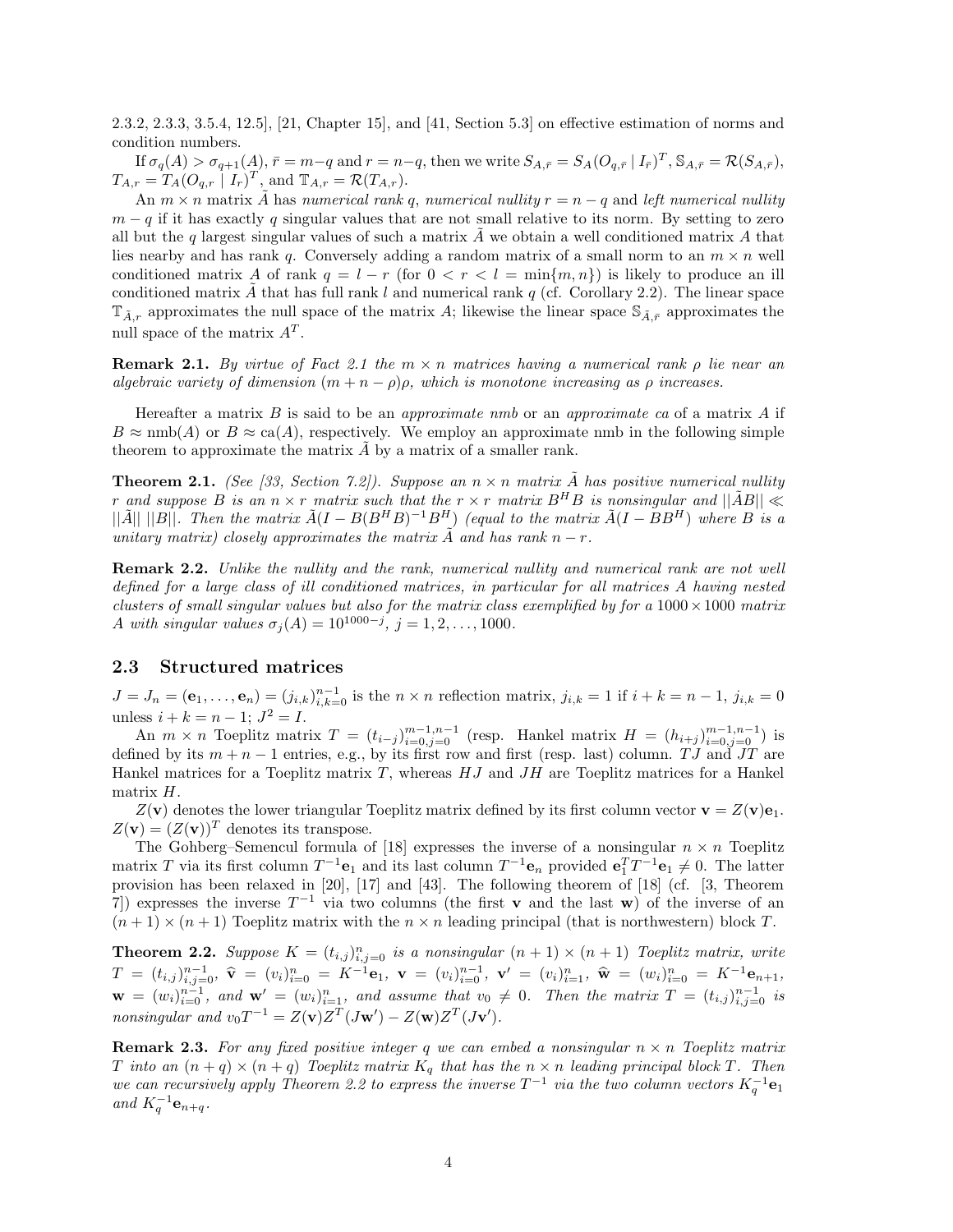A more general class of structured matrices having small displacement ranks *d* extends the classes of Toeplitz and Hankel matrices, for which  $d \leq 2$ . Such an  $m \times n$  matrix can be represented by  $(m + n)d$  parameters and can be multiplied and inverted fast provided its displacement rank *d* is small [4], [17], [22], [23], [28].

## **2.4 Random sampling and random matrices**

 $|\Delta|$  is the cardinality of a set  $\Delta$ .

**Definition 2.1.** Random sampling *of elements from a set* ∆ *is their selection from this set at random and independently of each other. Random sampling is* Gaussian *or* uniform *if it is done under the Gaussian or uniform probability distribution on the set*  $\Delta$ *, respectively. A matrix is random if its entries have been randomly sampled from a fixed set* ∆*. Such a matrix is* Gaussian or uniform random *if the random sampling is Gaussian or uniform, respectively.*

Recall that the total degree of a multivariate monomial is the sum of its degrees in all its variables. The total degree of a polynomial is the maximal total degree of its monomials.

**Lemma 2.1.** *[9], [40], [49]. For a set*  $\Delta$  *of cardinality*  $|\Delta|$  *(in a fixed ring or field, e.g., in*  $\mathbb{C}$ *) let a polynomial in m variables have a total degree d, and let it not vanish identically on this set. Then the polynomial vanishes in at most*  $d|\Delta|^{m-1}$  *points.* 

Lemma 2.1 implies that a fixed nonvanishing polynomial vanishes with probablity zero or converging to zero if the values of its variables are sampled under any reasonable (e.g. Gaussian or uniform) probability distribution on the set  $\Delta$  whose cardinality is infinite or converges to infinity. Under the uniform probability distribution the probability that the polynomial vanishes is readily estimated even where  $\Delta$  is a fixed finite set.

**Corollary 2.1.** *Under the assumptions of Lemma 2.1 let the values of the variables of the polynomial be randomly and uniformly sampled from the set* ∆*. Then the polynomial vanishes with a probability of at most*  $\frac{d}{|\Delta|}$ *.* 

**Corollary 2.2.** Let A be an  $m \times n$  matrix with random entries uniformly sampled from a finite set  $\Delta$  *of cardinality*  $|\Delta|$ *. Let*  $l = \min\{m, n\}$  *and let M be any fixed*  $m \times n$  *matrix. Then any*  $k \times k$ *submatrix of the matrix*  $A + M$  *for*  $k \leq l$  *is singular with a probability at most*  $k/|\Delta|$ *.* 

*Proof.* The determinant of a  $k \times k$  matrix is a polynomial of total degree k in the entries and does not vanish for generic matrices *M*. It remains to apply Corollary 2.1.  $\Box$ 

**Definition 2.2.** *A matrix (resp. vector) is a* Gaussian random matrix *(resp. vector) with a mean µ and a variance σ*<sup>2</sup> *if it is filled with independent Gaussian random variables, all having the same mean*  $\mu$  *and variance*  $\sigma^2$ *. Gaussian random matrix or vector is* standard *if*  $\mu = 0$  *and*  $\sigma^2 = 1$ *.* 

**Definition 2.3.**  $F_X(y) = \text{Probability}\{X \leq y\}$  *for a real random variable X is the* cumulative distribution function (CDF) of X evaluated at y.  $F_A(y) = F_{\sigma_l(A)}(y)$  for an  $m \times n$  matrix A and an  $integer l = min{m, n}.$ 

#### **2.5 The extreme singular values of randomized matrix products**

A standard Gaussian random matrix *A* (cf. Definition 2.3) is well conditioned with a high probability [8], [11], [13], [5]. Furthermore adding such a matrix is likely to turn a mildly normalized matrix *M* into a well conditioned matrix. We specify the respective estimates in Theorem 2.4, taken from [42], cited in our Section 8, and applied in the proof of Theorem 2.5 from [36]. We extensively use the latter theorem. It shows that a square or rectangular Gaussian random multiplier is unlikely to increase the smallest positive singular value of a matrix dramatically, even though the product  $UV<sup>T</sup>$  of two rectangular unitary matrices *U* and *V* can vanish.

**Theorem 2.3.** *(See [10, Theorem II.7]). Suppose*  $A \in \mathbb{R}^{n \times n}$  *is a Gaussian random matrix with mean zero and a variance*  $\sigma^2$ *. Then*  $F_{\vert A \vert \vert}(y) \geq 1 - \exp(-x^2/2)$  for  $x = y/\sigma - 2\sqrt{n} \geq 0$ .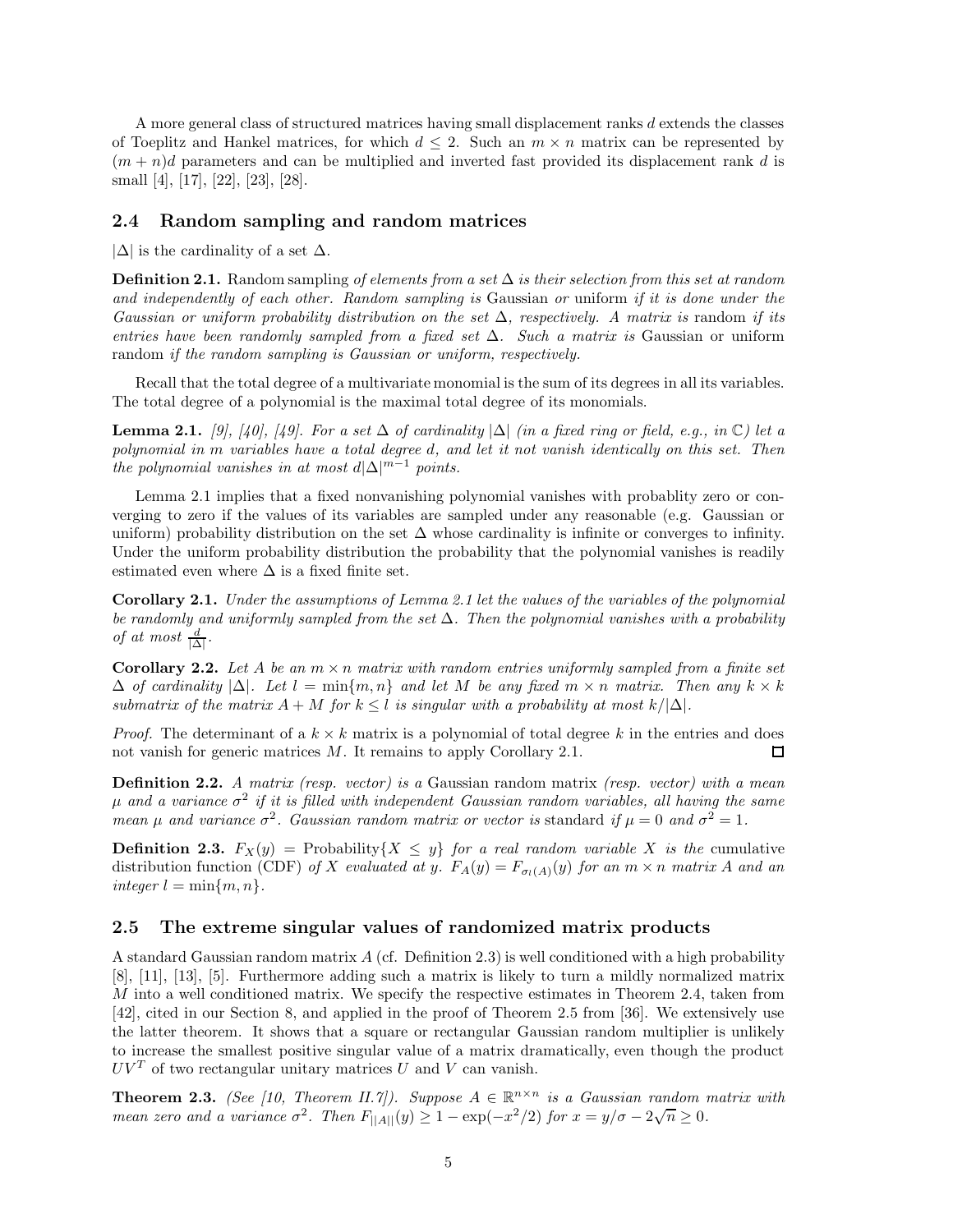**Theorem 2.4.** *(See [42, Theorem 3.3].)* Suppose  $A \in \mathbb{R}^{m \times n}$  is a Gaussian random matrix in*dependent of the matrix M and having mean zero and a variance*  $\sigma^2$ ,  $M \in \mathbb{R}^{m \times n}$ ,  $W = A + M$ ,  $l = \min\{m, n\}$ *, and*  $y \geq 0$ *. Then*  $F_W(y) \leq 2.35$   $y\sqrt{l/\sigma}$ *.* 

**Corollary 2.3.** *(See [42, Theorem 3.1]). Under the assumptions of Theorem 2.4, let*  $||M|| \leq \sqrt{l}$ *. Then*  $F_{\kappa(W)}(y) \geq 1 - (14.1 + 4.7\sqrt{(2 \ln y)/n})n/(y\sigma)$  *for all*  $y \geq 1$ *.* 

This bound has been improved by a factor  $\sqrt{\log n}$  in [47] and in the case where  $M = O$  by a  $\frac{1}{2} \text{ and } \frac{1}{2} \text{ and } \frac{1}{2} \text{ and } \frac{1}{2}$ .

**Theorem 2.5.** [35]. Suppose  $G \in \mathbb{R}^{r(G)\times m}$ ,  $H \in \mathbb{R}^{n \times r(H)}$ , rank $(G) = r(G)$ , rank $(H) = r(H)$ ,  $y \geq 0$ ,  $M \in \mathbb{R}^{m \times n}$ ,  $W \in \mathcal{G}_{\mu,\sigma}^{m \times n}$ ,  $A = M + W$ . Write  $l(G) = \min\{r(G),n\}$ ,  $l(H) = \min\{m,r(H)\}$ ,  $c(r) = 2.35$  *for*  $r > 1$  *and*  $c(1) = \sqrt{\frac{2}{\pi}}$ *. Then we have*  $(a)$   $F_{GA}(y) \leq ye(r(G))\sqrt{l(G)}/(\sigma_{r(G)}(G)\sigma)$  *and*  $f(b)$   $F_{AH}(y) \leq yc(r(H))\sqrt{l(H)}/(\sigma_{r(H)}(H)\sigma).$ 

**Remark 2.4.** *The results of this section can be extended to the case of matrices with complex entries and Toeplitz matrices (see [8], [11], [13], [5] and [35, Sections 3.3 and 3.5]).*

# **3 Nmbs of a matrix of full row rank via post-multiplication**

In this section we compute a nmb of an  $m \times n$  matrix A that has full rank  $m$ . In the next section we still assume that  $m \leq n$  but relax the assumption about the full rank. For  $m > n$ , we can apply the alternative techniques from our Sections 5 and 6 or from [33], or we can shift our study to the case  $m \leq n$  based on the equations  $\mathcal{N}(A) = \mathcal{N}(A^H A)$  or  $\mathcal{N}(A) = \bigcap_{i=1}^h \mathcal{N}(B_i)$  where  $A =$ to the case  $m \le n$  based on the equations  $\mathcal{N}(A) = \mathcal{N}(A^H A)$  or  $\mathcal{N}(A) = \bigcap_{i=1}^n \mathcal{N}(B_i)$  where  $A = \sum_{i=1}^n (O \mid B_i \mid O)^T$ ,  $B_i$  are  $k_i \times n$  matrices for  $i = 1, ..., h$ . [19, Theorem 12.4.1] enables us to simplify the computation of a nmb(*A*) from nmbs of the *h* matrices  $(O | B_i | O)^T$  for  $i = 1, ..., h$ .

Clearly a nonsingular matrix has empty null space. If  $m < n$  and if  $A = (A_w \mid A_e)$  is an  $m \times n$  matrix with nonsingular  $m \times m$  western block  $A_w$ , then we can immediately compute a  $\text{nmb}(A) = \begin{pmatrix} -A_w^{-1}A_e \\ I \end{pmatrix}$ *I<sup>n</sup>*−*<sup>m</sup>* ). The following algorithm extends this recipe to  $m \times n$  matrices *A* of full rank *m*, although it does not apply for  $m < n$ , fails if rank  $A < m$ , and is prone to numerical problems if the matrix *A* is ill conditioned.

#### **Algorithm 3.1. A nmb via post-multiplication.**

Input: *Three positive integers ρ, m, and n, an m* × *n matrix A of a rank m, and a random number generator.*

OUTPUT: *FAILURE or a matrix*  $B = \text{nmb}(A)$ .

#### COMPUTATIONS:

- 1. Generate a nonsingular  $n \times n$  matrix  $W = (S | T)$  where  $S \in \mathbb{C}^{n \times m}$ .
- *2. Compute the m* × *m matrix AS.*
- *3. Compute and output the matrix W* −(*AS*)−<sup>1</sup>*AT I<sup>n</sup>*−*<sup>m</sup>* - *, a* nmb(*A*)*. This computation fails only if the matrix AS is singular. In this case output FAILURE*

Correctness of the algorithm is readily verified by inspection. Here are some relevant choices of the matrix *S*.

**Theorem 3.1.** [19]. Let an  $m \times n$  matrix A have full rank  $m$  and write  $S = A<sup>H</sup>$ . Then the matrix *AS is nonsingular and*  $\kappa(AS) = (\kappa(A))^2$ .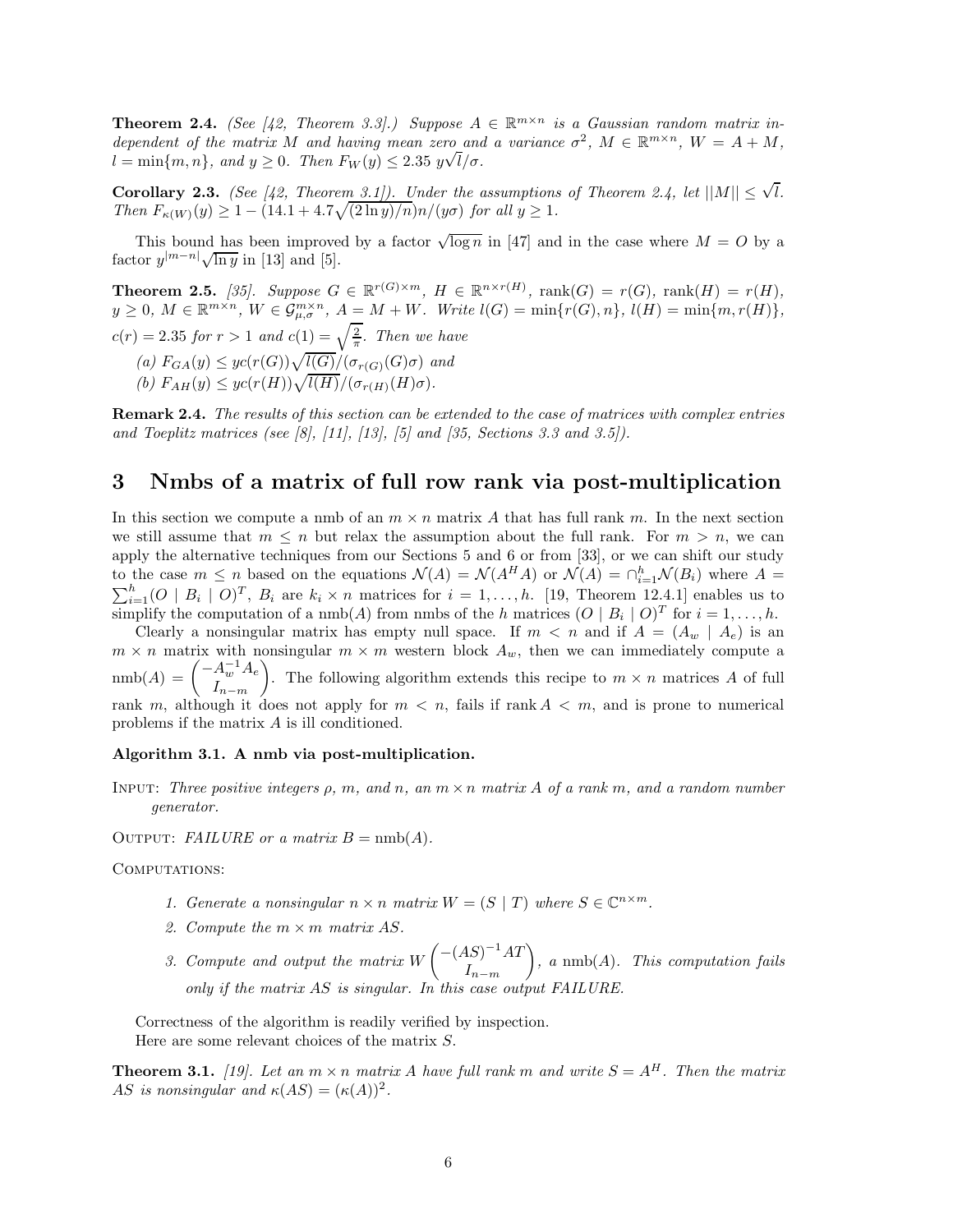**Theorem 3.2.** *Assume that*  $m \leq n$ *, an*  $m \times n$  *matrix A has full rank, and S is an*  $n \times m$  *Toeplitz (resp. general) matrix with*  $m + n - 1$  *(resp. mn) random entries uniformly sampled from a finite set* ∆ ∈ C *of cardinality* |∆|*. Then the matrix AS is nonsingular (in which case the matrix S has full rank m)* with a probability at least  $1 - m/|\Delta|$ *.* 

*Proof.* det(*AS*) is a polynomial of a degree at most *m* in the entries of the matrix *S*. The polynomial does not vanish identically in these entries because the matrix *A* has full rank. Now the theorem follows from Corollary 2.1. 口

The theorem implies that Algorithm 3.1 is unlikely to fail. In its numerical implementation we would output FAILURE if the matrix *AS* is ill conditioned.

Next we probabilistically estimate the value  $\sigma_m(AS)$  from below for properly scaled random Gaussian matrix *S*.

**Theorem 3.3.** *Assume that an*  $m \times n$  *matrix A has full rank (so that*  $m \leq n$ ), *the*  $m \times m$  *matrix AS* is nonsingular, and  $S \in \mathbb{R}^{n \times m}$  is a Gaussian random matrix with a mean  $\mu$  and a variance  $\sigma^2$ .  $\text{Then } F_{AS}(y) \leq cy\sqrt{m}/(\sigma_m(A)\sigma).$ 

*Proof.* The theorem follows from part (a) of Theorem 2.5 for  $M = O_{m,n}$ , *G* replaced by *A*,  $W =$  $M + W$  by *S*, *m* by *n*, and  $r_G$  and *l* by *m*.  $\Box$ 

**Corollary 3.1.** *Under the assumptions of Theorem 3.3 the matrix AS is singular with probability zero. Furthermore*  $\kappa(AS)$  *is expected to have order at most*  $\kappa(A)\sqrt{m}$  *unless*  $|\mu| \gg \sigma$ .

**Remark 3.1.** For  $|\mu| \gg \sigma$  the matrix *S* is likely to lie near a rank-one matrix.

**Remark 3.2.** *Our estimates for ranks and condition numbers in this and the next three sections can be readily extended from the respective matrices to all their leading blocks (see Section 6.3).*

# **4 Scaled randomized western augmentation**

We append *q* scaled random columns on the left of a matrix  $A \in \mathbb{C}^{m \times n}$  such that  $0 < \text{rank } A \le m \le$ *n*, *m* − rank *A*  $\leq$  *q*  $\lt$  *m* and prove that the resulting matrix (*B* | *A*) has full rank with probability one or near one. Furthermore if *B* is a Gaussian random matrix with mean  $\mu$  where  $|\mu|$  has at most order  $||A||$  and a variance of order  $||A||^2$ , then  $\kappa(B \mid A)$  is likely to have at most the order  $\frac{\sigma_1(A)\sqrt{q}}{\sigma_{m-q}(A)}$ . In this case we can effectively compute a nmb by means of aggregation combined with Algorithm 3.1 (cf. Remark 4.2).

#### **4.1 Cas and nmbs via randomized western augmentation: an algorithm**

## **Algorithm 4.1. A ca via randomized western augmentation.**

INPUT: Three positive integers *m*, *n*, and *q* and *a* matrix  $A \in \mathbb{C}^{m \times n}$  such that  $n \geq m$  and  $q \geq$ *m* − rank *A, a random number generator, and a randomized Subroutine* CA *(e.g., Algorithm 3.1) that either computes a ca of its*  $k \times l$  *input matrix for*  $k \leq l$  *or outputs FAILURE. (We assume that the subroutine definitely outputs FAILURE if its input matrix is rank deficient, but only with a low probability otherwise).*

OUTPUT: *FAILURE* or the nullity  $r = \text{null } A$  and  $\text{ca}(A)$ .

COMPUTATIONS:

*1.* Western augmentation: *Generate a random m*×*q matrix B and apply the Subroutine* CA *to the matrix*  $(B | A)$ *. If the subroutine fails, conclude that the matrix*  $(B | A)$  *is probably rank deficient and output FAILURE.*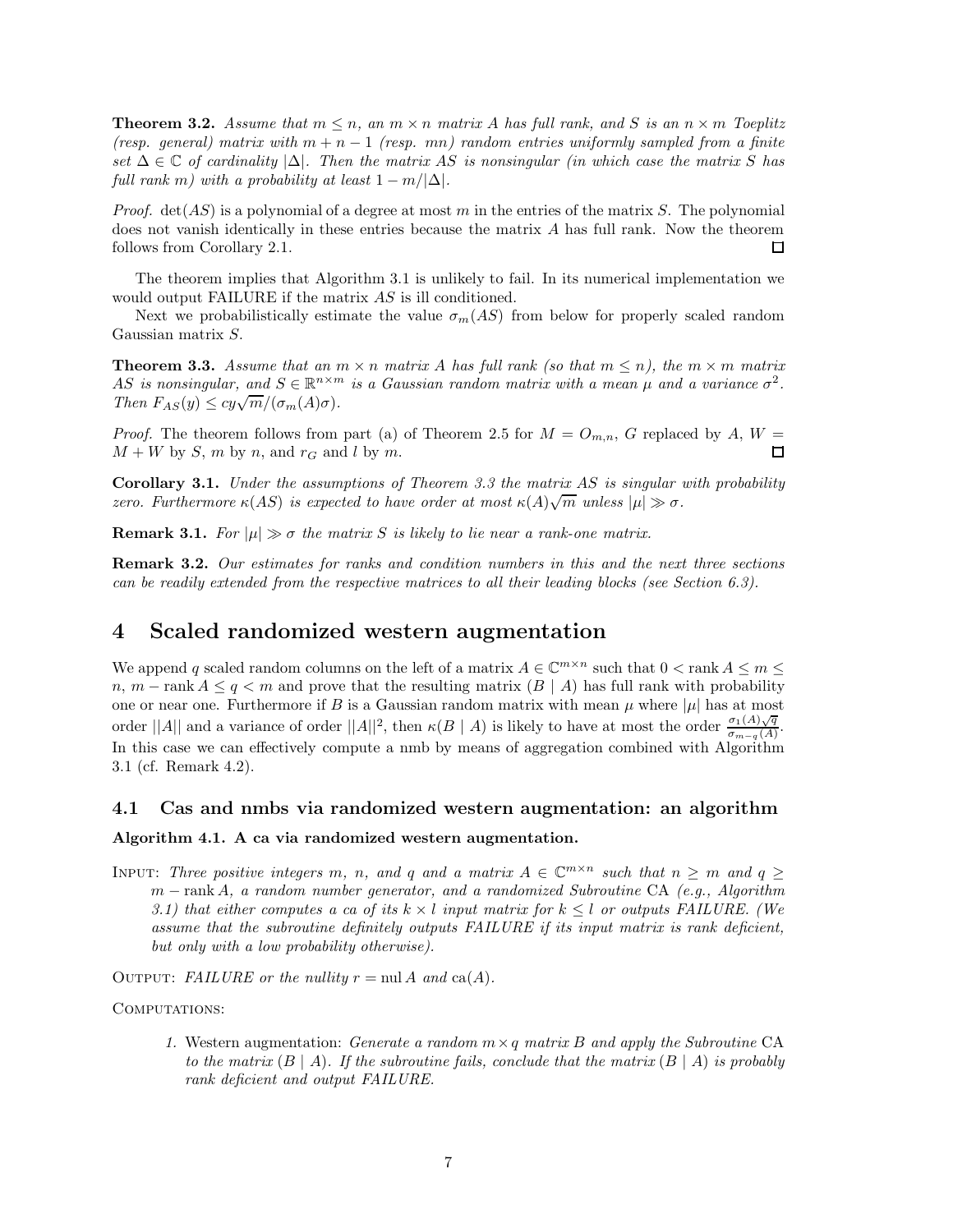- 2. Aggregation *(cf. Remark 4.2): Otherwise the subroutine computes a matrix*  $Z =$  *Z*0 *Z*1 -= ca( $B \mid A$ ) where  $Z_0 \in \mathbb{C}^{q \times p}$ ,  $Z_1 \in \mathbb{C}^{n \times p}$ , and  $q \leq p \leq q + r$ . Compute and output  $r = \text{null } Z_0$ .
- *3. Then apply Algorithm 4.1 to the matrix*  $Z_0$  *to compute a*  $p \times r$  *matrix*  $X = \text{ca}(Z_0)$ *.*
- 4. Disaggregation: *Compute and output the*  $n \times r$  *matrix*  $Y = Z_1 X = ca(A)$ *.*

*Correctness proof.* By the definition of the matrices *Z* and *X*, we have  $BZ_0 + AZ_1 = O$  and  $BZ_0X = O$ . Therefore  $AY = AZ_1X = O$ . Conversely, if  $A\hat{y} = 0$ , then  $(B | A)$  **0 y**  $\Big) = 0.$  It follows **0**

that  $Z\hat{\mathbf{x}} =$ **y** for some vector  $\hat{\mathbf{x}}$  because  $Z = \text{ca}(B \mid A)$ . Consequently  $Z_1 \hat{\mathbf{x}} = \hat{\mathbf{y}}$ .

**Remark 4.1.** *Having a* ca(*A*) *available, we can obtain a* nmb(*A*)*, e.g., based on Fact 2.2.*

**Remark 4.2.** *Algorithm 4.1 is an aggregation process that first aggregates an input matrix A into the matrix*  $Z_0$  *of a smaller size, then reapplies itself to this matrix to compute the matrix*  $X = \text{ca}(Z_0)$ *, and finally disaggregates this output to produce the solution*  $Y = Z_1 X = ca(A)$  (cf. [25], [30]). We *employ aggregation processes also in Sections 5 and 6.*

# **4.2 Regularization and preconditioning by means of randomized western augmentation**

**Theorem 4.1.** *Assume that*  $A \in \mathbb{C}^{m \times n}$ ,  $m \leq n$  and  $s = m - \text{rank } A$ . Then (a) the matrices  $C = (B | A)$  *in Algorithm 4.1 are rank deficient for*  $q < s$ *, whereas (b) for*  $q \geq s$  *the matrices B and*  $(B | A)$  *are rank deficient with a probability at most*  $\frac{s}{|A|}$  *provided that the entries of the matrix B are randomly and uniformly sampled from a finite set* ∆ ∈ C *of cardinality* |∆| *and that the Subroutine* CA *fails with probability zero if its input matrix has full rank.*

*Proof.* rank $(B \mid A) \leq \text{rank } B + \text{rank } A \leq q + \text{rank } A = q + m - s$ . This implies part (a). If *q* ≥ *m* − rank *A* and the entries of the matrix *B* are indeterminates, then clearly the matrices *B* and  $(B \mid A)$  have full rank, and with no loss of generality we can assume that the  $m \times m$  western block of the matrix  $(B \mid A)$  is nonsingular. Now part (b) of the theorem follows from Corollary 2.1. □

Our western augmentation is also likely to decrease the condition number of a matrix *A* of rank *ρ* to the level of  $\frac{\sigma_1(A)}{\sigma_{m-q}(A)}$  provided that  $s \leq q < m$  and *B* is a Gaussian random matrix with mean zero and a variance of order  $||A||^2$ . This is implied by the following two theorems.

**Theorem 4.2.** *Suppose the matrix*  $C = (B \mid A)$  *in Algorithm 4.1 has been scaled so that*  $||C|| \leq 1$ *. Let* rank  $C = m$ , rank  $B = q$ , and rank  $A \geq m - q > 0$ . Let  $A = S_A \Sigma_A T_A^H$  be a full SVD of the *matrix A and write*

$$
S_A^H C \operatorname{diag}(I_q, T_A) = (\bar{B} \mid \Sigma_A). \tag{4.1}
$$

*Delete the last*  $n - m + q$  *columns of the matrix*  $(B | \Sigma_A)$  *in (4.1) denote by* 

$$
M = \begin{pmatrix} \bar{B}_0 & \hat{\Sigma}_A \\ \bar{B}_1 & O \end{pmatrix} \tag{4.2}
$$

*the resulting nonsingular*  $m \times m$  *matrix where*  $\hat{\Sigma}_A$  *is the*  $(m - q) \times (m - q)$  *leading principlal (northwestern) submatrix of the matrix*  $\Sigma_A$ *; it is nonsingular because* rank  $\Sigma_A = \text{rank } A \geq m - q > 0$ .  $Then \ \kappa(C) \leq \left( \frac{1}{\sigma_{m-q}(A)} + \frac{1}{\sigma_q(B_1)} + \frac{||\bar{B}_0||}{\sigma_{m-q}(A)\sigma_q(B_1)} \right) ||C||.$ 

*Proof.* Invert equation (4.2) to obtain  $M^{-1} = \begin{pmatrix} O & \bar{B}_1^{-1} \\ \hat{\Sigma}_A^{-1} & -\hat{\Sigma}_A^{-1} \bar{B}_0 \bar{B}_1^{-1} \end{pmatrix}$ ). Deduce that  $||M^{-1}||$  ≤  $||\hat{\Sigma}_A^{-1}|| + ||\bar{B}_1^{-1}|| + ||\hat{\Sigma}_A^{-1}|| ||\bar{B}_1^{-1}|| ||\bar{B}_0||$ . Substitute  $||\hat{\Sigma}_A^{-1}|| = \frac{1}{\sigma_{m-q}(\hat{\Sigma}_A)} = \frac{1}{\sigma_{m-q}(A)}, ||\bar{B}_1^{-1}|| = \frac{1}{\sigma_q(B_1)},$ and  $||M^{-1}|| = \frac{1}{\sigma_m(M)}$ , which is not less than  $\frac{1}{\sigma_m(C)}$  by virtue of Fact 2.3. Obtain that  $\frac{1}{\sigma_m(C)} \le$  $\frac{1}{\sigma_{m-q}(A)} + \frac{1}{\sigma_q(B_1)} + \frac{||\vec{B}_0||}{\sigma_{m-q}(A)\sigma_q(\vec{B}_1)}$  and multiply both sides by  $||C||$ . 口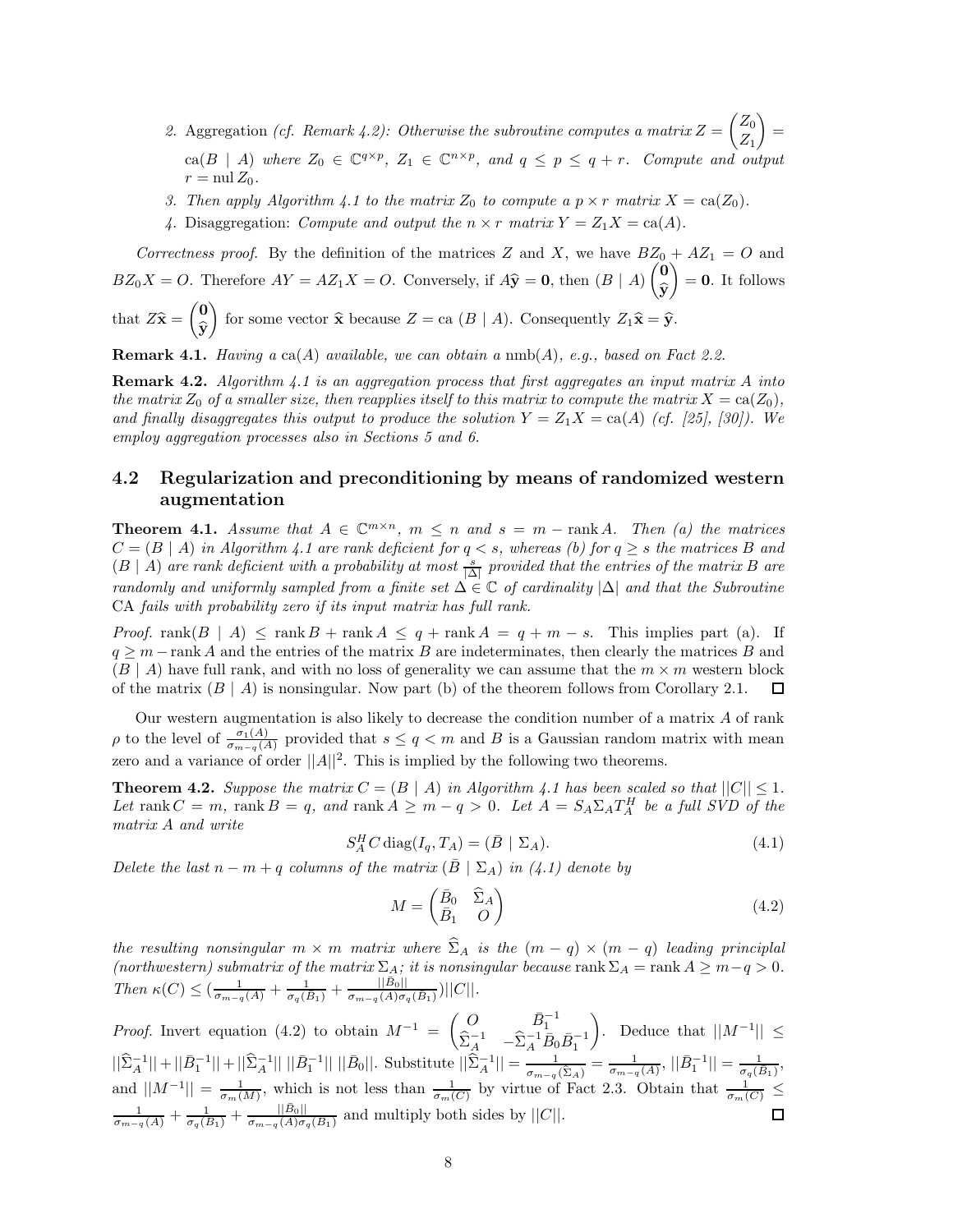**Corollary 4.1.** *Under the assumptions of Theorem 4.2 suppose*  $||B|| = ||A||$  *and write*  $\kappa_q(A) =$  $\sigma_1(A)/\sigma_{m-q}(A)$  and  $\kappa_q(B) = \frac{||\bar{B}_0||}{\sigma_q(B_1)}$ . Then  $\kappa(C) \leq \sqrt{2}(\kappa_q(A) + \kappa_q(B) + \kappa_q(A)\kappa_q(B)).$ 

*Proof.* Note that  $||C|| \le \sqrt{||A||^2 + ||B||^2} = \sqrt{2}||A|| = \sqrt{2}||B||$  for  $||A|| = ||B||$ . Moreover  $S_A^H B$  $\bar{B} = \begin{pmatrix} \bar{B}_0 \\ \bar{D} \end{pmatrix}$ ), and so  $||B|| = ||\overline{B}|| \ge ||\overline{B}_0||$ . Substitute these relationships into Theorem 4.2.  $\Box$  $\bar{B}_1$ 

Next assume that  $B \in \mathbb{R}^{m \times q}$  is Gaussian random matrix and estimate the value  $\sigma_q(\bar{B}_1)$ .

**Theorem 4.3.** *Under the assumptions of Theorem 4.2 suppose*  $B \in \mathbb{R}^{m \times q}$  *is a Gaussian random matrix with a mean*  $\mu$  *and a variance*  $\sigma^2$ *. Then*  $F_{\bar{B}_1}(y) \leq cy\sqrt{q}/\sigma$ *.* 

*Proof.* Apply part (a) of Theorem 2.5 for  $M = O_{m,q}$ ,  $G = (O | I_q)S_A^H$ ,  $W = M + W = B$ ,  $r_G = l = q \leq m$ ,  $GW = B_1$ , and  $\sigma_{r_G}(G) = 1$ .

Corollary 4.1 and Theorem 4.3 together imply a randomized upper bound of order  $\frac{||A||\sqrt{q}}{\sigma_{m-q}(A)}$  on the condition number  $\kappa(C)$  provided that  $\sigma$  has order  $||A||$  and  $|\mu|$  has at most order  $||A||$  in Theorem 4.3 (without such restrictions we could have expected to have  $C \approx (O | A)$  or  $C \approx (B | O)$  for some pairs of  $|\mu|$  and  $\sigma$ ).

**Corollary 4.2.** *Under the assumptions of Theorem 4.3 the matrix*  $C = (B | A)$  *is rank deficient with probability zero.*

*Proof.* Theorem 4.3 implies that the matrix *B*<sup>1</sup> is singular with probability zero. Therefore the corollary follows from equations (4.1) and (4.2). □

### **4.3 Further remarks**

**Remark 4.3.** *Our correctness proof for Algorithm 4.1 applies to any integer*  $q \geq s = m - \text{rank } A$ *. The following observations can guide us in choosing the integer parameter q.*

- *1. By virtue of Theorem 4.1* rank $(B \mid A) < m$  *if*  $q < s$ , but we expect to have rank $(B \mid A) = m$ *if B is a random*  $m \times q$  *matrix and if*  $q \geq s$ *.*
- 2. If the matrix *A* has numerical rank  $\bar{\rho}$ , then for  $q < m \bar{\rho}$  the matrix *C* is ill conditioned but is *expected to be well conditioned provided*  $q \geq m - \bar{\rho}$ ,  $\sigma$  *has order* ||A|| *and* | $\mu$ | *has at most order* ||A|| *in Theorem 4.3. These observations suggest the choice of*  $q = m - \bar{\rho}$  and can be the basis *for the search of numerical rank. The search is simplified as the ratio*  $\frac{\sigma_{\rho}(A)}{\sigma_{\rho+1}(A)}$  *increases.* We *can apply the power transforms*  $A \implies B = (AA^T)^h A$  *for positive integers h. They increase the ratios of the consecutive singular values of <i>A because*  $\sigma_j(B) = (\sigma_j(A))^{2h+1}$ .
- *3. One could extend Algorithm 4.1 to computing approximate cas and numerical nullity instead of cas and nullity. Instead of the Subroutine CA employ a randomized Subroutine* APPROXI-MATE CA *(e.g., numerical version of Algorithm 5.1 or 3.1) that either computes an approximate ca of an input matrix or outputs* FAILURE*, definitely so if the matrix is rank deficient or ill conditioned, but only with a low probability otherwise.*

**Remark 4.4.** *If the matrix A is ill conditioned, then in numerical implementation of Algorithm 4.1 one must compute a*  $ca(B \mid A)$  *with high accuracy [30, Section 7]; by applying iterative refinement one would still decrease the overall computational cost wherever*  $q \ll \min\{m, n\}$  *provided the matrix* (*B* | *A*) *is well conditioned (see our Section 8 as well as [30, Sections 8 and 9] and [36]).*

**Remark 4.5.** *Assume that Algorithm 4.1 produces a matrix* (*B* | *A*) *at its stage of western augmentation and that Algorithm 3.1 has been applied as the Subroutine* CA*. Then we can save some flops in Algorithm 4.1 by choosing*  $W = \text{diag}(I_q, T)$  *where either*  $T = A^H$  *or*  $T$  *is a random*  $n \times m$ *matrix scaled so that*  $||T|| \approx 1$ *. One can readily modify Theorems 3.1–3.3 to cover this case.*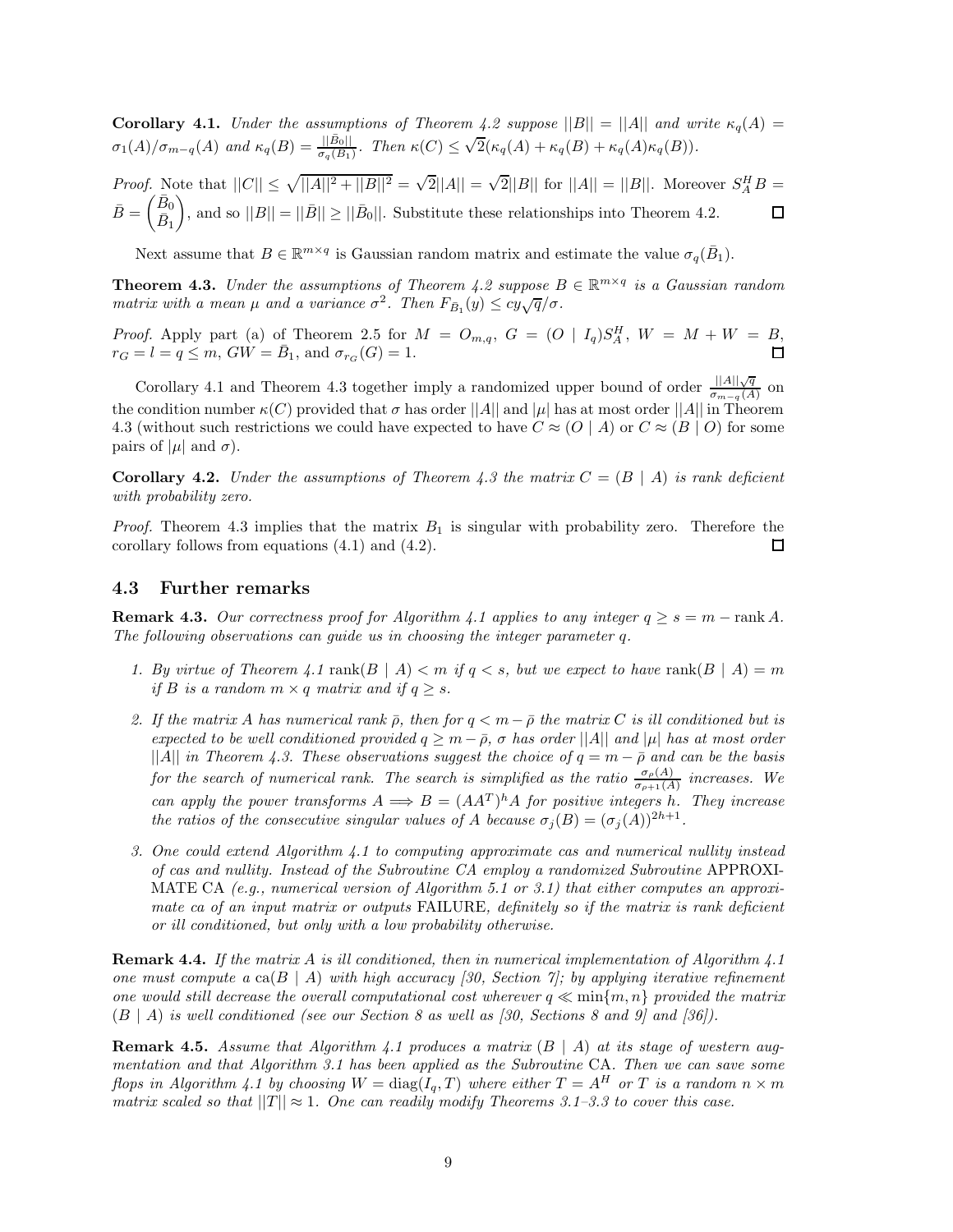# **5 Randomized northern augmentation**

Our next randomized nmb algorithm involves computation of a left inverse, rather than just the inverse as in Algorithm 3.1, but removes the restrictions of that algorithm on the input: now we compute a nmb allowing rank deficient and ill conditioned  $m \times n$  matrices for any pair of positive integers *m* and *n*. Furthermore the algorithm can be readily extended to computing an approximate nmb; this extension is applied to matrix factorization in Section 7.2.

We first append new scaled Gaussian random rows at the top of an  $m \times n$  matrix A of rank  $\rho < n$  such that the matrix  $C =$  $\sqrt{V}$ *A* is expected to have full column rank (cf. Theorem 5.1). Then the algorithm computes the first  $r = n - \rho$  columns of the left inverse  $C^{(I)}$  and outputs them as a  $\text{nmb}(A)$ . The matrix *C* is expected to have condition number of order  $\kappa(A)$ , and so our randomized algorithm is expected to create no new numerical problems.

We refer the reader to Section 5.4 on our treatment of ill conditioned inputs.

#### **5.1 A randomized nmb algorithm**

#### **Algorithm 5.1. A nmb via randomized northern augmentation.**

- Input: *Three positive integers ρ, m, and n, an m* × *n matrix A of a rank ρ, and a random number generator.*
- OUTPUT: *FAILURE or a matrix*  $B = \text{nmb}(A)$ .

COMPUTATIONS:

- *1. Write*  $r = n \rho$ *. Output that*  $\text{nmb}(A)$  *is empty if*  $r = 0$ *. Otherwise generate*  $a r \times n$ *random matrix V .*
- *2. Output FAILURE if the matrix C* =  $\sqrt{V}$ *A* - *is column rank deficient.*
- 3. Otherwise compute and output the matrix  $B = C^{(I)} \begin{pmatrix} I_r \\ O \end{pmatrix}$ *O* - *.*

*Correctness proof.* Let  $Y = \text{nmb}(A) \in \mathbb{C}^{n \times r}$  and write  $B = C^{(I)} \begin{pmatrix} I_r \\ O \end{pmatrix}$ *O* ). Then  $CY =$  $\sqrt{VY}$ *O* - ,  $Y = C^{(I)} \begin{pmatrix} VY \\ O \end{pmatrix}$ *O*  $\Big) = C^{(I)} \begin{pmatrix} I_r \\ O \end{pmatrix}$ *O*  $\bigg\} VY$ , and so

$$
\mathcal{N}(A) = \mathcal{R}(Y) \subseteq \mathcal{R}(B). \tag{5.1}
$$

It follows that  $\mathcal{R}(B) = \mathcal{N}(A)$  because  $\dim(\mathcal{R}(B)) = \text{rank } B = r = \dim(\mathcal{N}(A)).$ 

#### **5.2 Impact on rank and conditioning**

Our next theorem and Corollary 5.2 show that our randomized augmentation is likely to fix the input degeneracy, and so Algorithm 5.1 is unlikely to fail.

**Theorem 5.1.** *Suppose in Algorithm 5.1 we generate the matrices U and V by uniformly sampling their entries from a set*  $\Delta \in \mathbb{C}$  *of a cardinality*  $|\Delta|$ *. Then the matrix C has full column rank n with a probability at least*  $1 - r/|\Delta|$ *.* 

*Proof.* Let a  $\rho \times n$  submatrix  $A_{\rho,n}$  of the matrix *A* have full rank  $\rho$  and let  $C_{n,n} = \begin{pmatrix} V \\ A_{\rho,n} \end{pmatrix}$ . Clearly, det  $C_{n,n}$  is a polynomial of a degree at most r in the entries of the matrix V and does not vanish identically in these entries because the matrix  $A_{\rho,n}$  has full rank. In virtue of Corollary 2.1 det  $C_{n,n}$ vanishes with a probability at most  $r/|\Delta|$  in the case of random matrix *V*. П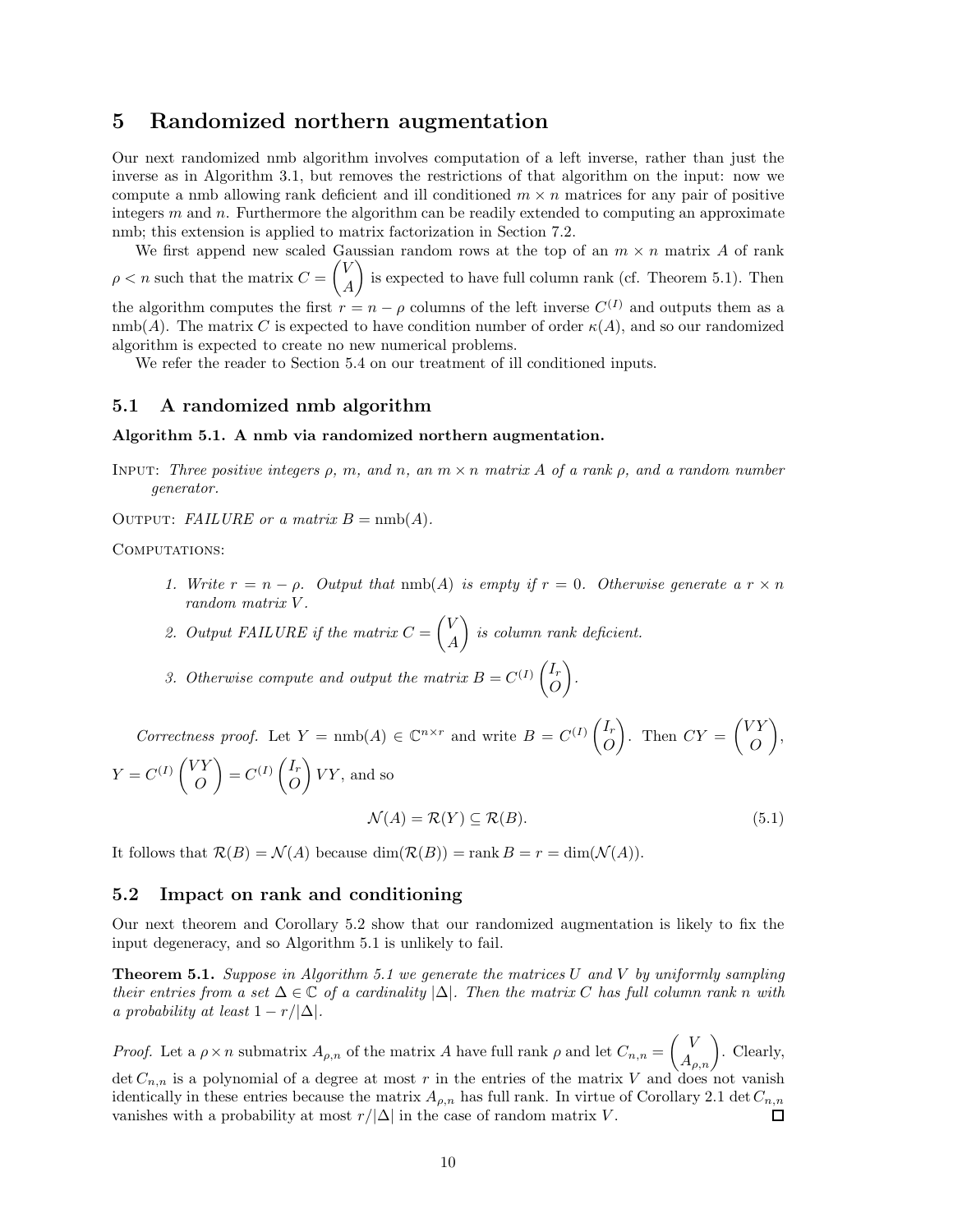In the rest of this subsection we prove that the condition number  $\kappa(C)$  tends to be of order  $\frac{\sigma_1(A)}{\sigma_\rho(A)} = \kappa(A)$  where *V* is Gaussian random matrix with a mean  $\mu$  and a variance  $\sigma^2$  such that  $\sigma$ has order  $||A||$ , whereas  $|\mu|$  has at most order  $||A||$ , e.g., where the matrix *A* is mildly normalized, whereas *V* is standard Gaussian random matrix.

**Theorem 5.2.** *Suppose that*  $A \in \mathbb{C}^{m \times n}$ ,  $V \in \mathbb{C}^{r \times n}$ ,  $C = \begin{pmatrix} V & \mathcal{F} \\ \mathcal{F} & \mathcal{F} \end{pmatrix}$ *A*  $\left( \int_{0}^{\infty} f(x) \, dx \right) = n \cdot \ln A$  =  $n - r$ , and rank  $V = r$ . Let  $A = S_A \Sigma_A T_A^H$  be full SVD of the matrix A (where  $\Sigma_A = \text{diag}(\hat{\Sigma}_A, O)$  and  $\hat{\Sigma}_A$  is a  $\rho \times \rho$  *diagonal matrix of the singular values). Write* 

$$
diag(I_r, S_A^H)CT_A = \begin{pmatrix} M \\ O \end{pmatrix}, \ M = \begin{pmatrix} V_0 & V_1 \\ \hat{\Sigma}_A & O \end{pmatrix}.
$$
 (5.2)

 $\int_{a}^{a} f(x) dx \leq \left( \frac{1}{\sigma_{\rho}(A)} + \frac{1}{\sigma_{\rho}(V_1)} + \frac{||V_0||}{\sigma_{\rho}(A)\sigma_{\tau}(V_1)} \right) ||C||.$ 

*Proof.*  $||M^{-1}|| \le ||\hat{\Sigma}_A^{-1}|| + ||V_1^{-1}|| + ||\hat{\Sigma}_A^{-1}|| ||V_1^{-1}|| ||V_0||$  because  $M^{-1} =$  $\begin{pmatrix} O & \hat{\Sigma}_A^{-1} \\ V_1^{-1} & -V_1^{-1}V_0\hat{\Sigma}_A^{-1} \end{pmatrix}$  $\setminus$ . Substitute  $||\hat{\Sigma}_A^{-1}|| = \frac{1}{\sigma_p(A)}, ||V_1^{-1}|| = \frac{1}{\sigma_r(V_1)}, ||M^{-1}|| = \frac{1}{\sigma_n(M)} = \frac{1}{\sigma_n(C)},$  and  $\kappa(C) = \frac{||C||}{\sigma_n(C)}$  and obtain the theorem.

**Corollary 5.1.** *Under the assumptions of Theorem 5.2 suppose the matrices A and V have been* coronary 3.1. Onder the assumptions of Theorem 3.2 suppose the matrices A and V have be<br>scaled so that  $||A|| = ||V||$  and write  $\kappa = \kappa(A)$  and  $\kappa_1 = \frac{||V||}{\sigma_r(V_1)}$ . Then  $\kappa(C) \leq \sqrt{2}(\kappa + \kappa_1 + \kappa \kappa_1)$ .

*Proof.* We have  $||C|| \le \sqrt{||A||^2 + ||V||^2} = \sqrt{2}||A|| = \sqrt{2}||V||$  because  $||A|| = ||V||$ . Moreover  $||V_0|| \leq ||VT_A|| = ||V||$  for  $(V_0 | V_1) = VT_A$ . Substitute these bounds into Theorem 5.2.  $\Box$ 

Next we estimate  $\sigma_r(V_1)$  from below provided *V* is Gaussian random matrix.

**Theorem 5.3.** *Under the assumptions of Theorem 5.2 suppose*  $V \in \mathbb{R}^{r \times n}$  *is a Gaussian random matrix with a mean*  $\mu$  *and variance*  $\sigma^2$ ,  $c(1) = 1$  *and*  $c(r) = 2.35$  *for*  $r > 1$  *as in Theorem 2.5. Then*  $F_{V_1}(y) \le c(r)y\sqrt{r}/\sigma$ .

*Proof.* Apply part (b) of Theorem 2.5 for 
$$
M = O_{m,n}
$$
,  $W = W + M = V$ ,  $H = T_A \begin{pmatrix} O \\ I_r \end{pmatrix}$ ,  $l(H) = r_H = r$ ,  $V_1 = WH$ , and  $\sigma_{r_H}(H) = 1$ .

Corollary 5.1 and Theorem 5.3 together imply a randomized upper bound of order  $\kappa(A)\sqrt{r}$  on the condition number  $\kappa(C)$  provided that we have chosen  $\sigma$  of order  $||A||$  and  $|\mu|$  at most of order  $||A||$  in Theorem 5.3 (otherwise for some pairs of  $\mu$  and  $\sigma$  we could have expected to have  $C^T \approx (O \mid A^T)^T$ ,  $C^T \approx (V^T \mid O)^T$ , or the matrix *V* lying close to a rank-one matrix).

**Corollary 5.2.** *Under the assumptions of Theorem 5.3 the matrix C is column rank deficient with probability zero.*

*Proof.* Theorem 5.3 implies that the matrix  $V_1$  is singular with probability zero. Therefore the corollary follows from equation (5.2).  $\Box$ 

**Corollary 5.3.** *Under the assumptions of Theorem 5.3 the condition number*  $\kappa(C)$  *is expected to have order*  $\kappa(A)$  *provided*  $\sigma$  *has order*  $||A||$ *, whereas*  $|\mu|$  *has at most order*  $||A||$ *.* 

#### **5.3 The choice of the augmentation size via binary search or aggregation**

In Algorithm 5.1 we assume that rank *A* is a part of the input. Otherwise we can compute it assuming that *V* is a  $k \times n$  random matrix,  $C =$  $\sqrt{V}$ *A* ), and  $\rho = n - r = \text{rank } A$  and based on the following properties.

(a)  $k > r$  if the matrix *C* has full rank.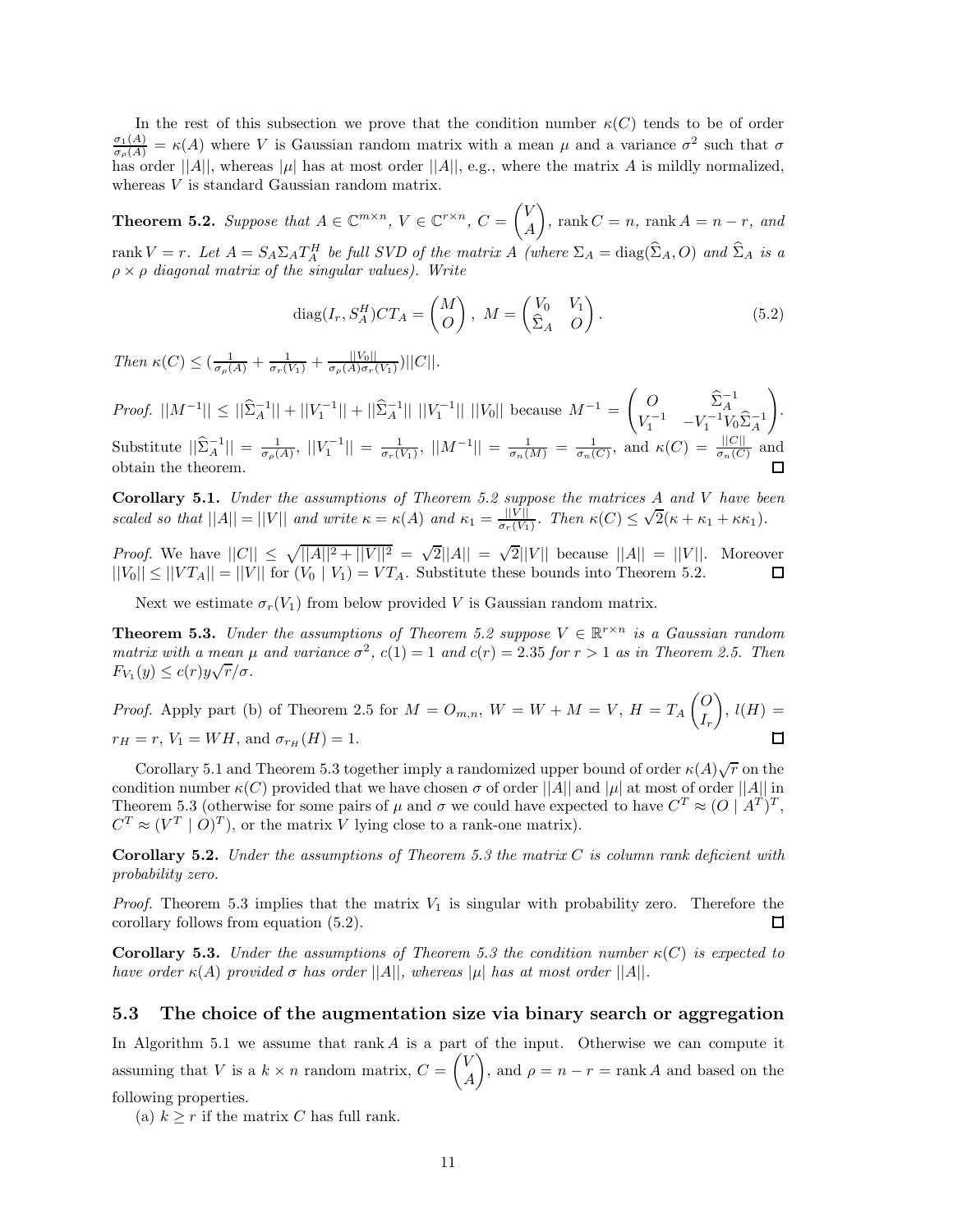- (b) If  $k \geq r$ , then the matrix *C* has full rank with probability one.
- (c) Suppose the matrix *C* has full rank. Then  $k = r$  if  $AB = O$ .

Here is an alternative to employing property (c).

**Algorithm 5.2.** Assume matrices A of size  $m \times n$  and V of size  $k \times n$ . Suppose the matrix  $C = C^{(k)} = \begin{pmatrix} V \\ V \end{pmatrix}$ *A*  $\int$  *has full rank n.* 

*Compute the matrices*  $B^{(k)} = C^{(I)} \begin{pmatrix} I_k \\ O \end{pmatrix}$ *O*  $\Big)$  and  $AB^{(k)}$ . If  $AB^{(k)} = O$ , then output  $B^{(k)}$ , being a nmb(A). *Otherwise compute the matrices*  $X = \text{ca}(AB^{(k)}).$  $(5.3)$ 

 $ca(A) = B^{(k)}X$  *and then a* nmb(A), *e.g., based on Fact 2.2.* 

One can restrict this algorithm to computing just the nullity nul  $A = \text{null } B^{(k)}$  and then obtain a  $nmb(A)$  by applying Algorithm 5.1.

**Theorem 5.4.** *The matrix*  $B^{(k)}X$  *computed in Algorithm 5.2 is a* ca(*A*)*.* 

*Proof.* Equation (5.3) implies that  $AB^{(k)}X = O$ , that is,  $\mathcal{N}(A) \supseteq \mathcal{R}(B^{(k)}X)$ . Let us prove that  $\mathcal{N}(A) \subseteq \mathcal{R}(B^{(k)}X)$ , that is,  $\mathbf{y} = B^{(k)}X\mathbf{w}$  for some vector **w** as soon as  $A\mathbf{y} = \mathbf{0}$ . (5.1) holds for  $B = B^{(k)}$  since rank  $C = n$ . This implies that  $\mathbf{y} = B^{(k)}\mathbf{z}$  for some vector **z**. It remains to prove that  $z = Xw$  for some vector w. This equation follows because  $Ay = AB^{(k)}z = 0$  and because  $X = \text{ca}(AB^{(k)})$  by assumption. 囗

Search for a ca( $AB^{(k)}$ ) is simpler than for a ca(A) because the input size decreases from  $m \times n$ to  $m \times k$ . This is another example of an aggregation process (cf. Section 4): we first aggregate an input matrix *A* into the matrix  $AB^{(k)}$  of a smaller size, then compute a ca for such a matrix defined by (5.3), and finally disaggregate this ca into  $B^{(k)}X$ , which is a ca for the matrix A.

# **5.4 Computing approximate nmbs**

In numerical implementation of Algorithm 5.1, the input set consists of three integers  $m$ ,  $n$ , and  $\rho$ , an  $m \times n$  matrix A that has a numerical rank  $\rho$ , and a random number generator that generates a Gaussian random matrix *V* with mean zero and a variance of order  $||A||^2$ , e.g., a standard Gaussain random matrix  $V$  where the matrix  $A$  is mildly normalized. Then we can compute an approximate nmb of *A* by modifying Stages 2 and 3 of the algorithm as follows:

- 2. Output FAILURE if the matrix *C* is rank deficient or ill conditioned.
- 3. Otherwise compute and output the matrix  $B = C^+ \begin{pmatrix} I_r \\ O \end{pmatrix}$ *O* - .

Hereafter we refer to this algorithm as **Algorithm 5.3**.

Suppose rank 
$$
\tilde{A} = \rho
$$
 and  $\tilde{A} \approx A$ , so that  $C = \begin{pmatrix} V \\ A \end{pmatrix} \approx \tilde{C} = \begin{pmatrix} V \\ \tilde{A} \end{pmatrix}$ ,  $B = C^{(I)} \begin{pmatrix} I_r \\ O \end{pmatrix} \approx \tilde{B} = \tilde{C}^{(I)} \begin{pmatrix} I_r \\ O \end{pmatrix}$ ,  $\tilde{B} - B = (\tilde{C}^{(I)} - C^{(I)}) \begin{pmatrix} I_r \\ 0 \end{pmatrix}$ , and therefore  $||\tilde{B} - B|| \le ||\tilde{C}^{(I)} - C^{(I)}||$ .

 $\text{Set } C^{(I)} = C^+, C^{(I)} = C^+$  and obtain  $||B-B|| \leq ||C^+ - C^+|| \leq 2||C - C||_F \max\{||C^+||^2, ||C^+||^2\}$ (see [19, Section 5.5.5]) and consequently  $\kappa(C) \approx \kappa(C)$ . Furthermore these two condition numbers are likely to have order  $\kappa(\tilde{A}) = \frac{\sigma_1(\tilde{A})}{\sigma_\rho(\tilde{A})} \approx \kappa(A) = \frac{\sigma_1(A)}{\sigma_\rho(A)}$  provided *V* is a Gaussian random matrix with mean zero and a variance of order  $||A||^2$  (cf. Section 5.2). In this case our bound on the relative error norm  $\frac{||\tilde{B}-B||}{||\tilde{B}||}$  depends on the condition number  $\kappa(A)$ .

By extending our recipes from the previous subsection we can extend Algorithm 5.3 to the case where the input matrix *A* has an unknown positive numerical nullity.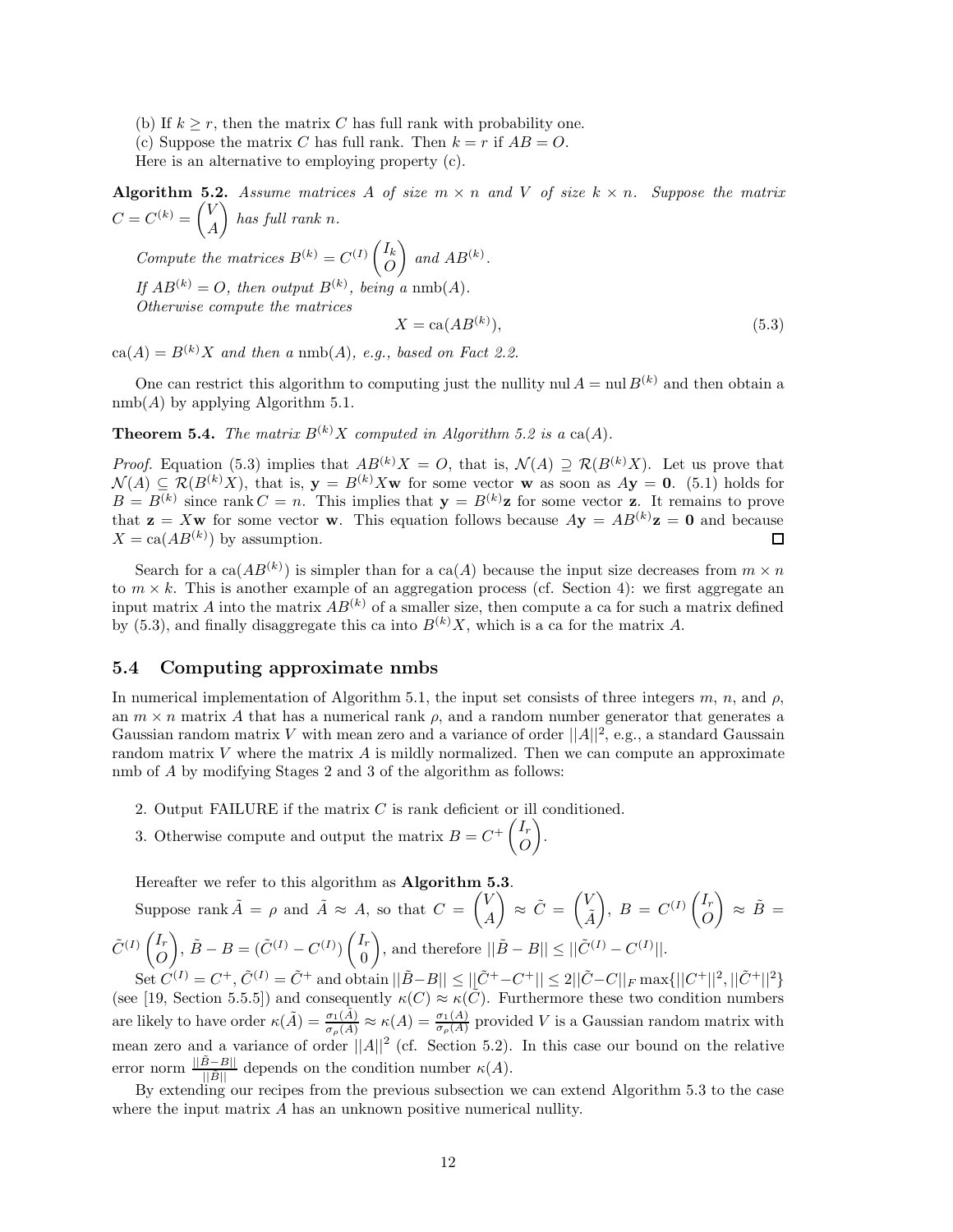# **6 Randomized northwestern augmentation**

Given two positive integers *m* and *n* and a matrix  $A \in \mathbb{C}^{m \times n}$ , one can compute a ca(*A*) by applying Algorithm 4.1 where Algorithm 5.1 replaces the Subroutine *CA*. In this section we specify the resulting northwestern augmentation  $A \rightarrow K =$  $\begin{pmatrix} W & V \\ B & A \end{pmatrix}$ , analyze it by combining the analysis in Sections 4 and 5, and supply some additional comments. In Section 7.3 we apply northwestern augmentation to precondition a nonsingular nonhomogeneous linear system of equations.

# **6.1 Cas and nmbs via randomized northwestern augmentation: an algorithm**

**Algorithm 6.1. A ca via randomized northwestern augmentation.**

INPUT: *Three positive integers*  $m$ *,*  $n$ *, and*  $\rho$ *, a matrix*  $A \in \mathbb{C}^{m \times n}$  *of rank*  $\rho$ *, and a random number generator.*

OUTPUT: *FAILURE* or  $a \text{ ca}(A)$ .

INITIALIZATION: *Fix two nonnegative integers*  $q > n - \rho$  and  $r > n + q - m$ .

COMPUTATIONS:

- *1.* (Northwestern augmentation.) Generate three random matrices V in  $\mathbb{C}^{r \times n}$ , B in  $\mathbb{C}^{m \times q}$ . and *W* in  $\mathbb{C}^{r \times q}$ . If the matrix  $K = \begin{pmatrix} W & V \\ B & A \end{pmatrix} \in \mathbb{C}^{(m+r) \times (n+q)}$  is column rank deficient, *output FAILURE.*
- *2. (*Aggregation.*) Otherwise compute the matrices*

$$
Y = (O \mid I_n)K^{(I)}\begin{pmatrix} O \\ B \end{pmatrix} \tag{6.1}
$$

*and*  $AY$ *. IF*  $AY = O$ *, output*  $Y = ca(A)$ *.* 

- *3. Otherwise apply Algorithm 6.1 to the matrix AY to compute a*  $q \times s$  *matrix*  $Z = \text{ca}(AY)$ *.*
- 4. (Disaggregation.) If the matrix Z has rank q, then compute and output the  $n \times r$  matrix *Y Z* = ca(*A*)*. Otherwise output FAILURE.*

We can unify Stages 3–5 because  $Y = I$  and Z is a ca(A) if  $AY = O$ . Our remarks about Algorithms 5.1 and 4.1 can be readily extended to Algorithm 6.1.

## **6.2 Analysis of randomized northwestern augmentation**

Let us verify correctness of Algorithm 6.1 by combining our analysis of northern and western augmentation.

- **Theorem 6.1.** (a) Assume six positive integers  $m$ ,  $n$ ,  $q$ ,  $r$ ,  $s$ , and  $\rho$  such that  $\rho \leq \min\{m, n\}$ and  $s = \min\{m + r, n + q, \rho + q + r\}$ , and five matrices  $A \in \mathbb{C}^{m \times n}$  of rank  $\rho$ , V in  $\mathbb{C}^{r \times n}$ , B  $\int_{0}^{\infty} W^{m \times q}$ ,  $W$  *in*  $\mathbb{C}^{r \times q}$ , and  $K = \begin{pmatrix} W & V \\ B & A \end{pmatrix} \in \mathbb{C}^{(m+r) \times (n+q)}$ . Then we have rank  $K \leq s$ .
- (b) *Suppose under the assumptions of part (a) that either the entries of the matrices B, V , and W have been randomly and uniformly sampled from a set* ∆ ∈ C *of cardinality* |∆| *or the entries of the matrices V and W have been randomly and uniformly sampled from such a set and*  $B = V$ . Furthermore let  $m \leq \min\{n, \rho + q\}$ . Then the matrix  $(B | A)$  has full rank m *with a probability at least*  $1 - \frac{q}{|\Delta|}$ *. If in addition*  $r \geq n + q - m$ *, then* rank  $K = n + q = s$  *with a probability at least*  $1 - \frac{q+r}{|\Delta|}$ .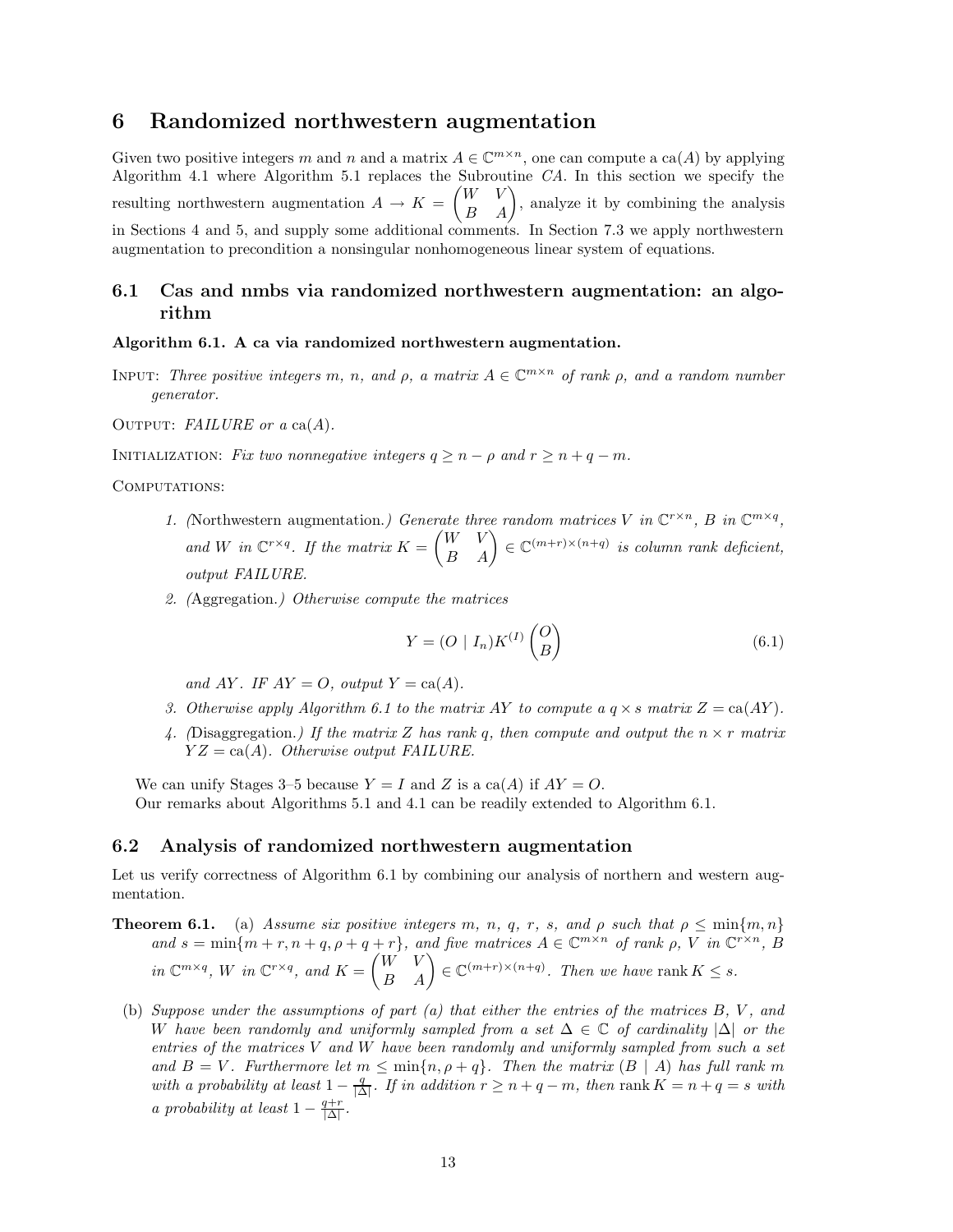*Proof.* Part (a) of the theorem can be immediately verified. Part (b) is proved similarly to Theorems 5.1 and 4.1, based on Corollary 2.1. ◻

**Theorem 6.2.** *Under the assumptions of part (a) of Theorem 6.1, suppose that*

$$
n + q \le m + r, \ q \le r, \ K^{(I)}K = I_{n+q} \text{ and } W^{(I)}W = I_q \tag{6.2}
$$

 $for some matrices K^{(I)} and W^{(I)}$ . Then

$$
\mathcal{N}(A) \subseteq \mathcal{R}(Y) \text{ for } Y = (O \mid I_n) K^{(I)} \begin{pmatrix} O \\ B \end{pmatrix}.
$$
 (6.3)

*Furthermore if* rank  $B \leq \text{null } A$ , then

$$
\mathcal{R}(Y) = \mathcal{N}(A). \tag{6.4}
$$

*Proof.* Let  $\mathbf{y} \in \mathcal{N}(A)$  and  $\mathbf{x} \in \mathbb{C}^q$ . Then  $K \begin{pmatrix} \mathbf{x} \\ \mathbf{y} \end{pmatrix}$ **y**  $) =$  $\int$ *W***x** + *V***y** *B***x**  $\bigg)$ . Substitute **x** =  $-W^{(I)}V$ **y** and obtain that *K*  $\left(x\right)$ **y**  $\Big) = \Big(\begin{array}{c} 0 \\ D_2 \end{array}\Big)$ *B***x** ). Therefore  $\mathbf{y} = (O \mid I_n)K^{(I)} \begin{pmatrix} \mathbf{0} \\ B_1 \end{pmatrix}$ *B***x**  $\Big)$ . This proves claim  $(6.3)$ , which implies claim (6.4) if  $\text{rank } B \leq \text{null } A$  because  $\text{rank } Y \leq \text{rank } B$ .

**Theorem 6.3.** *Under the assumptions of part (a) of Theorem 6.1, suppose equations (6.2) hold and write*  $Y = (O \mid I_n)K^{(I)}\begin{pmatrix} O \\ D \end{pmatrix}$ *B* - *. Then*

(a)  $YZ$  *is a* ca(*A*) *if*  $Z$  *is a* ca(*AY*)*, in particular if*  $AY = O$  *and*  $Z = I$ *, and furthermore* 

 $(h)$  *Z is a* ca $(AY)$  *if*  $YZ$  *is a* ca $(A)$  *and if the matrix*  $Y$  *has full column rank q.* 

*Proof.* (a) Clearly  $A(YZ) = (AY)Z = O$  if *Z* is a ca(*AY*). Conversely let  $A**u** = **0**$ . Then  $$ for some vector **v** in virtue of (6.3). Therefore  $AY$ **v** = 0. It follows that **v** =  $Z$ **z** for some vector **z** because *Z* is a ca(*AY*). Consequently  $\mathbf{u} = Y\mathbf{v} = YZ\mathbf{z}$ .

(b) Surely  $(AY)Z = A(YZ) = O$  if  $YZ$  is a ca(A). Conversely let  $AYu = A(Yu) = 0$ . Then *Y* **u** = *YZ***v** for some vector **v** because *YZ* is a ca(*A*). Therefore **u** = *Z***v** since rank *Y* = *q*. 口

Finally note that Corollaries 4.1 and 5.1 and Theorems 4.3 and 5.3 together imply a randomized upper bound of order  $\sqrt{rq} \frac{|A|}{\sigma_{m-q}(A)}$  on the condition number *κ*(*K*) provided that *σ* has been chosen of order  $||A||$  and  $|\mu|$  at most of order  $||A||$  in Theorems 4.3 and 5.3.

# **6.3 Strong regularization and strong preconditioning**

Our results on the regularization and preconditioning power of northern, western, and northwestern augmentations and post-multiplication of the input matrix can be immediately extended to all its  $k \times k$  leading principal (that is northwestern) submatrices for  $k = 1, 2, \ldots$ ; in particular wherever we deduce that the output matrix is expected to have full rank or to be well conditioned, its leading principal submatrices have the same property. Indeed for every fixed *k* we can pre-multiply the matrix *K* by diag( $I_{m+r-k}, O_{k,k}$ ) and post-multiply the product by diag( $I_{n+q-k}, O_{k,k}$ ).

We refer the reader to [35] on some algorithmic applications of these properties.

# **6.4 Saving random parameters, a pitfall and a remedy**

By using structured, e.g., Toeplitz augmentations we can save random parameters (see [36, Sections 8.2, 8.3]), but saving by means of symmetrization leads to a pitfalls where  $K =$  $\begin{pmatrix} W & V^H \\ V & A \end{pmatrix}$  is a

Hermitian positive definite matrix; in this case  $\kappa(K) \geq \kappa(A)$  because of the Interlacing Property of the eigenvalues of Hermitian matrices [19, Theorem 8.1.7]. In contrast scaled randomized Hermitian additive preprocessing  $A \implies C = A + VV^H$  is expected to work as preconditioning for an ill conditioned matrix *A* having small numericall nullity [48].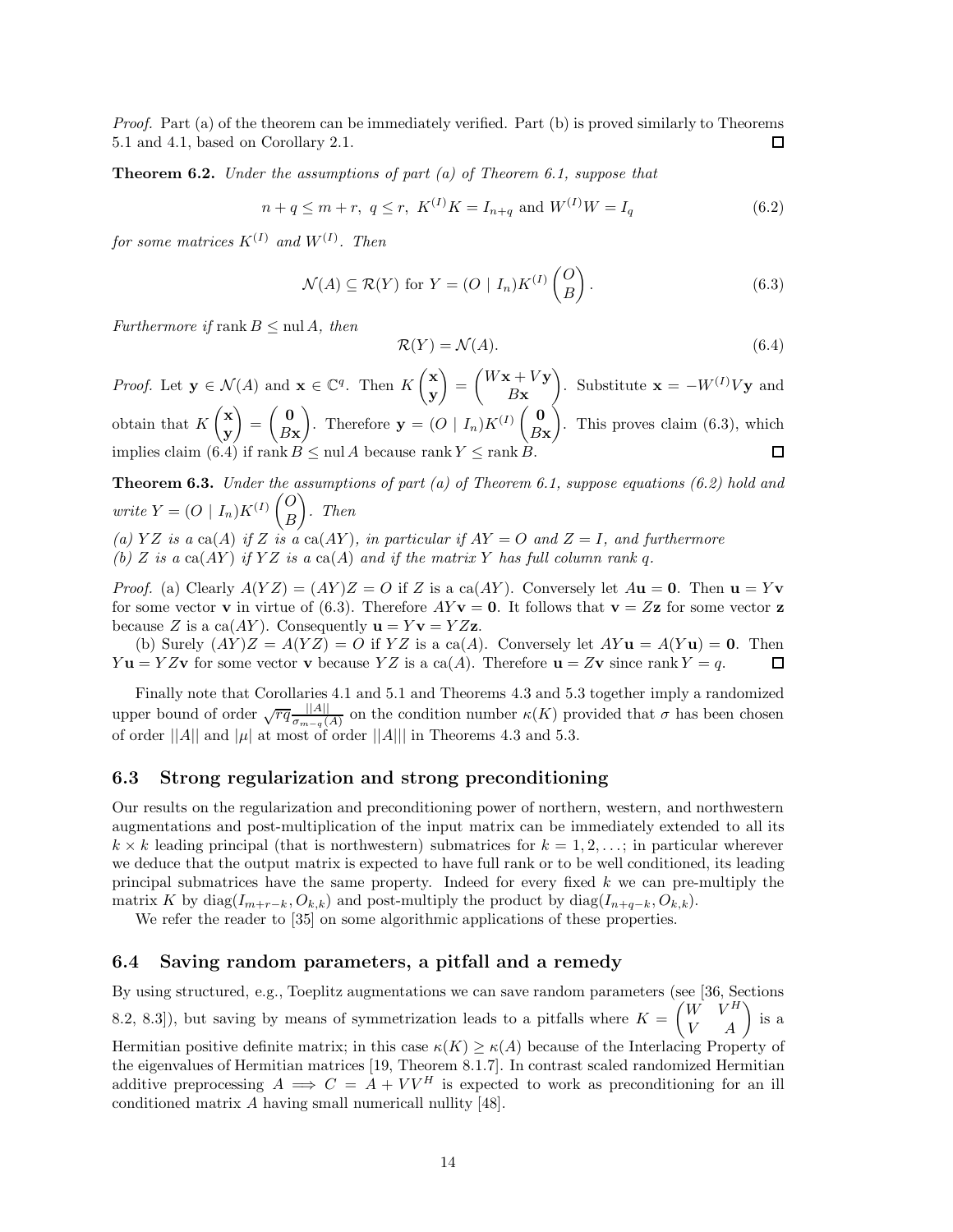# **7 Solving a nonhomogeneous linear system of equations**

In the previous sections we reduced a homogeneous linear system  $A$ **y** = **0** to nonhomogeneous ones, with matrices *AS*, *C*, or *K*. Conversely, we can reduce the solution of a nonsingular linear system  $A$ **y** = **b** to computing a null vector of either the matrix  $(-\eta \mathbf{b} | A)$  for a nonzero scalar  $\eta$  or the matrix  $(I_n - \frac{b b^H}{b^H b})A$ . The former approach seems to be more effective; we analyze it in Section 7.1. In Sections 7.2 and 7.3 we extend our earlier study to precondition a linear system  $Ay = b$  provided a matrix *A* has a positive numerical nullity: we employ the computation of an approximate nmb(*A*) in Section 7.2 and randomized scaled northwestern augmentation in Section 7.3.

## **7.1 Solution with an auxiliary matrix defined by western augmentation**

The null vector  $z =$  1*/η* **y** of the matrix  $C = (-\eta \mathbf{b} \mid A)$  for a nonzero scalar  $\eta$  contains the vector **y** as a subvector. To compute the null vector we can apply the algorithms in the previous sections.

One can scale the matrix *A* to ensure that  $||A|| = 1$  and can select the scalar *η* such that  $||\eta \mathbf{b}|| = ||A||$ . So we assume that  $||\mathbf{b}|| = ||A|| = 1$  and then show that the map  $A \to C = (-\eta \mathbf{b} | A)$ is expected to precondition the matrix *A* on the average pair of *A* and **b** provided the matrix *A* has numerical nullity one.

**Theorem 7.1.** *Suppose*  $C = (-b | A)$ *,*  $||A|| = ||b|| = 1$ *,*  $A = S_A \Sigma_A T_A^H$  *is a full SVD of an*  $n \times n$  matrix  $A$ ,  $S_A^H S_A = S_A S_A^H = T_A^H T_A = T_A T_A^H = I_n$ ,  $\Sigma_A = \text{diag}(\sigma_i)_{i=1}^n$ ,  $\sigma_i = \sigma_i(A)$  for all i,  $\mathbf{f} = (f_i)_{i=1}^n = -S_A^H \mathbf{b}, f_n \neq 0, \text{ and } \gamma(\mathbf{f}) = \max_{i=1}^{n-1} |f_i|.$  Then  $\sigma_n(C) \geq \frac{|f_n|\sigma_{n-1} - (1+|f_n|)\sigma_n}{1+|f_n|}.$ 

*Proof.* Write  $\Sigma = \Sigma_A$  and  $(\mathbf{f} \mid \Sigma) = S_A^H C \operatorname{diag}(1, T_A)$ , so that  $||\mathbf{f}|| = ||\mathbf{b}|| = 1$  and  $\sigma_n(C) = \sigma_n(\mathbf{f} \mid \Sigma)$ .

Let *G* be the  $n \times n$  matrix obtained by deleting the last column of the matrix  $(f | \Sigma)$ . The matrix *G* is nonsingular for  $f_n \neq 0$ , and we deduce from the Courant–Fischer minimax theorem that  $\sigma_n(\mathbf{f} \mid \Sigma) \geq \sigma_n(G) - \sigma_n$ . Therefore

$$
\sigma_n(C) \ge \sigma_n(G) - \sigma_n. \tag{7.1}
$$

It remains to estimate the values  $\sigma_n(G) = \frac{1}{||G^{-1}||}$  from below or  $||G^{-1}||$  from above. Write

$$
g_i = \sigma_{i-1}
$$
 and  $\hat{f}_i = f_{i-1}$  for  $i = 2, ..., n$ ;  $g_1 = f_n$ ,  $\hat{f}_1 = 0$ , and  $\hat{f} = (\hat{f}_i)_{i=1}^n$  (7.2)

and cyclically shift the rows of the matrix *G* down to arrive at the matrix  $\hat{G} = \text{diag}(g_i)_{i=1}^n + \hat{\mathbf{f}} \mathbf{e}_1^T$ .  $\text{Clearly } ||\hat{G}^{-1}|| = ||G^{-1}||.$ 

We have  $\widehat{G} = \text{diag}(g_i)_{i=1}^n (I_n + (\frac{f_i}{g_i})_{i=1}^n \mathbf{e}_1)$ . Combine this equation and equations (7.2) and deduce that

$$
\widehat{G}^{-1} = (I_n - (\frac{\widehat{f}_i}{g_i})_{i=1}^n \mathbf{e}_1^T) \operatorname{diag}(\frac{1}{g_i})_{i=1}^n = \operatorname{diag}(0, \operatorname{diag}(\frac{1}{\sigma_i})_{i=1}^{n-1}) - (\frac{\widehat{f}_i}{g_i f_n})_{i=1}^n \mathbf{e}_1^T + \frac{1}{f_n} \mathbf{e}_1 \mathbf{e}_1^T.
$$

Substitute  $\hat{f}_i = f_{i-1}$  for  $i = 2, \ldots, n$ ;  $\hat{f}_1 = 0$  (cf. (7.2)), and  $\frac{1}{f_n} = \frac{f_n}{f_n g_1}$  and obtain that

$$
||G^{-1}|| = ||\widehat{G}^{-1}|| \le ||\operatorname{diag}(\frac{1}{\sigma_i})_{i=1}^{n-1}|| + ||(\frac{f_i}{g_if_n})_{i=1}^n \mathbf{e}_n^T||.
$$

Since  $g_i = \sigma_i \ge \sigma_{n-1}$  for  $i < n$  and  $||(f_i)_{i=1}^{n-1}|| \le ||\mathbf{f}|| = 1$ , it follows that

$$
||G^{-1}|| \leq \frac{1}{\sigma_{n-1}} + \frac{1}{|f_n|\sigma_{n-1}}||(f_i)_{i=1}^n|| \leq \frac{1}{\sigma_{n-1}} + \frac{1}{|f_n|\sigma_{n-1}} = \frac{1+|f_n|}{|f_n|\sigma_{n-1}}.
$$

Consequently  $\sigma_n(G) \ge \frac{|f_n|\sigma_{n-1}}{1+|f_n|}$  and  $\sigma_n(C) \ge \frac{|f_n|\sigma_{n-1}}{1+|f_n|} - \sigma_n = \frac{|f_n|\sigma_{n-1} - (1+|f_n|)\sigma_n}{1+|f_n|}$ .

**Corollary 7.1.** *Under the assumptions of Theorem 7.1 we have*  $\kappa(C) \leq \frac{(1+|f_n|)\sqrt{2}}{|f_n|\sigma_{n-1}-(1+|f_n|)\sigma_n}$ .

$$
\Box
$$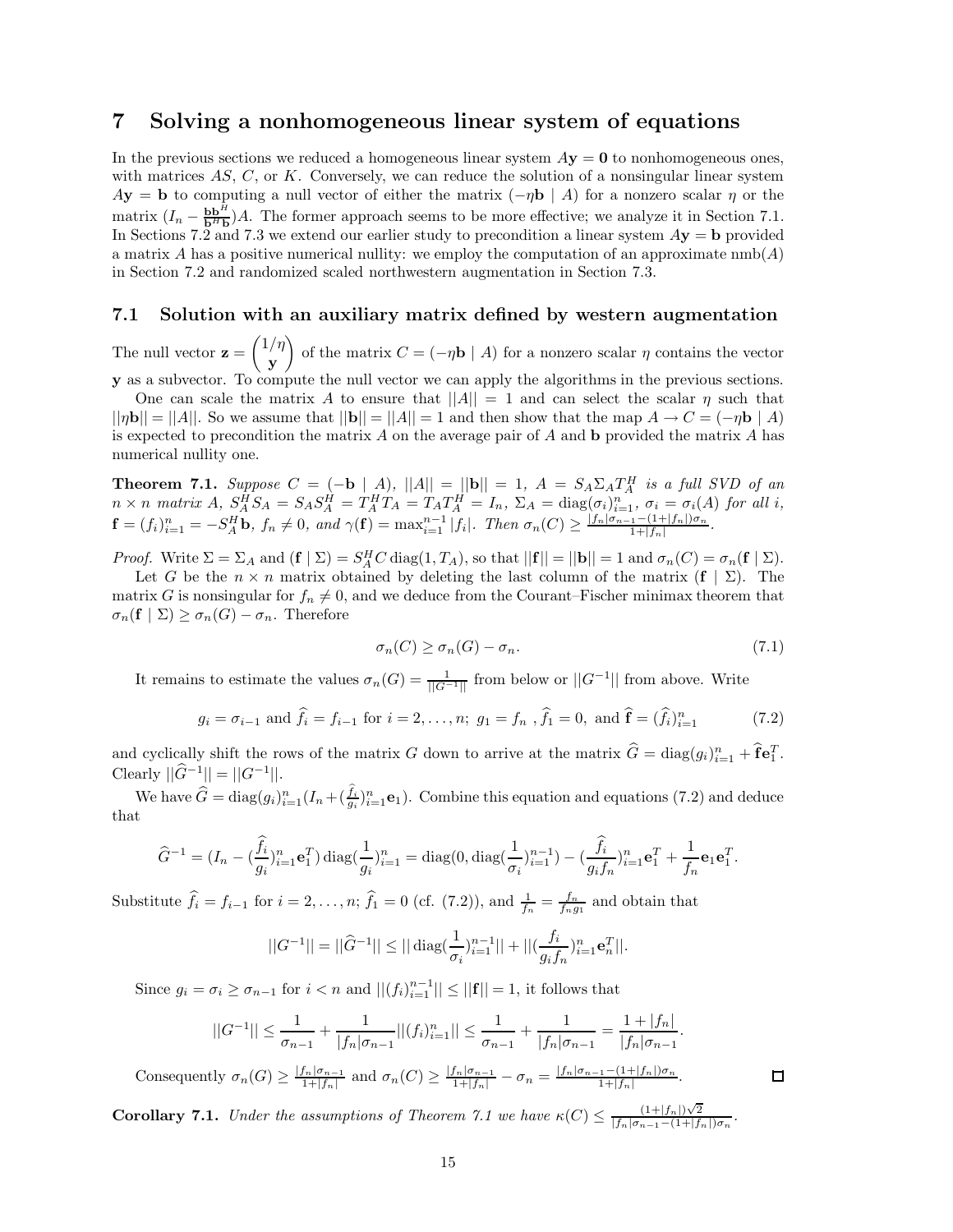*Proof.* Recall that  $\kappa(C) = \frac{||C||}{\sigma_n(C)}$  and  $||C|| \le \sqrt{||A|| + ||\mathbf{b}||} = \sqrt{2}$ . Substitute these relationships into Theorem 7.1.

Suppose the value  $|f_n|$  is small. Then under the assumptions of the corollary,  $\kappa(C)$  has at most the order  $\sigma_1/\sigma_{n-1}$  (compared to  $\kappa(A) = \sigma_1/\sigma_n$ ) and therefore *C* is a well conditioned matrix provided the input matrix *A* has numerical nullity one. Note that on the average  $|f_n| = \frac{1}{\sqrt{n}}$  on the unit sphere  $||{\bf f}|| = 1$ . Corollary 7.1 would turn into Theorem 4.2 for  $q = 1$  if **b** were a scaled Gaussian random vector.

We still need to perform some stages of our solution algorithm with a high precision, but we decrease the overall computational cost by confining the high precision computations to iterative refinement of a null vector of the well conditioned matrix *C*, which makes up about 1*/n* fraction of the solution time of the system  $Ay = b$  by means of standard algorithms such as Gaussian elimination (cf. Section 8). At that stage we can apply fast advanced algorithms for accurate sums and products [30], [36].

## **7.2 Solution with auxiliary matrices defined by approximate nmbs**

Suppose a nonsingular matrix  $A \in \mathbb{R}^{n \times n}$  with  $||A|| \approx 1$  has small positive numerical nullity  $r$  and suppose approximate nmbs  $M_1$  and  $N_1$  in  $\mathbb{R}^{n \times r}$  of the matrices  $A^H$  and  $A$ , respectively, are available, possibly computed by means of a numerical version of an algorithm in the previous sections.

Then we can generate two standard Gaussian random matrices *S* and *T* in  $\mathbb{R}^{n \times (n-r)}$  and compute the matrices  $M_0 = A^H S$ ,  $N_0 = AT$ , and  $F = (M_0 \mid M_1)^H A (N_0 \mid N_1) = \begin{pmatrix} F_{00} & F_{01} \ F_{10} & F_{11} \end{pmatrix}$  where  $F_{ij} = M_i^H A N_j$  for  $i, j \in \{0, 1\}$  and  $F_{00} \in \mathbb{R}^{(n-r)\times(n-r)}$ .

The value  $\sigma_{n-r}(F_{00})$  is likely to have order  $\sigma_{n-r}(A)$  in virtue of Theorem 2.5, and then the block  $F_{00}$  in the  $2 \times 2$  block matrix *F* is nonsingular and well conditioned because the matrix *A* has numerical nullity *r* by assumption. Furthermore this block is expected to be dominant because the matrices  $A^HM_1$ ,  $AN_1$ , and consequently their blocks  $F_{01} \in \mathbb{C}^{n \times r}$ ,  $F_{10} \in \mathbb{C}^{r \times n}$ , and  $F_{11} \in \mathbb{C}^{r \times r}$  have the norms of order at most  $\sigma_{n-r+1}(A) \ll \sigma_{n-r}(A)$ . The  $O(n^2r)$  flops involved in the computation of the  $(2n - r)r$  entries of these blocks (versus order  $n^3$  flops used overall) must be performed in extended precision to counter the expected cancellation of the leading digits of their entries.

The map  $A \implies F$  and the block Gaussian elimination reduce the computation of the inverse  $A^{-1}$  and the solution of a linear system  $A$ **y** = **b** to the similar operations with the matrices  $F_{00}$  and  $G = F_{11} - F_{10}F_{00}^{-1}F_{01} \in \mathbb{C}^{n \times r}$  of smaller sizes, expected to be nonsingular and better conditioned.

The tests of this technique in [36] have confirmed its strong preconditioning power.

## **7.3 Solution with preconditioning via northwestern augmentation**

Assume an  $n \times n$  ill conditioned input matrix A with a small numerical nullity r and northwestern augmentation  $K =$  $\begin{pmatrix} W & V \\ B & A \end{pmatrix}$  for Gaussian random matrices  $W \in \mathbb{C}^{r \times r}$ , *V*, and *B* with mean zero and a variance of order  $||A||^2$ . Then according to Section 6.2, the matrix *K* and its block *W* are expected to be nonsingular and well conditioned. Our algorithms employ the following theorem.

**Theorem 7.2.**  $Let K =$  $\begin{pmatrix} W & V \\ B & A \end{pmatrix}$  where *A, W* and *K* are nonsingular matrices of sizes  $n \times n$ ,  $r \times r$ , *and*  $(n + r) \times (n + r)$ *, respectively, for*  $0 < r < n$ *. Write*  $R = I + VBW^{-1}$  *and*  $S = A - BW^{-1}V$ *; S is the Schur complement of the block W in the matrix K. Then*

 $(a)$  *S*<sup>−1</sup> *is the*  $n \times n$  *trailing principal (that is southeastern) block of the matrix*  $K^{-1}$  *and*  $(b)$   $A^{-1} = S^{-1} - S^{-1}BW^{-1}R^{-1}VS^{-1}$ .

Part (a) is well known and is readily verified. Part (b) follows from the Sherman–Morrison–- Woodbury formula [19, page 50] applied to the matrix  $A = S + BW^{-1}V$ .

The theorem implies that  $\mathbf{y} = A^{-1}\mathbf{b} = (S^{-1} - S^{-1}BW^{-1}R^{-1}VS^{-1})\mathbf{b}$  for  $R = I + VBW^{-1}$  and  $S^{-1} = (O_{n,r} | I_n)K^{-1} \begin{pmatrix} O_{r,n} \\ I \end{pmatrix}$ *In* where  $S^{-1}$  is the  $n \times n$  trailing principal block of the matrix  $K^{-1} =$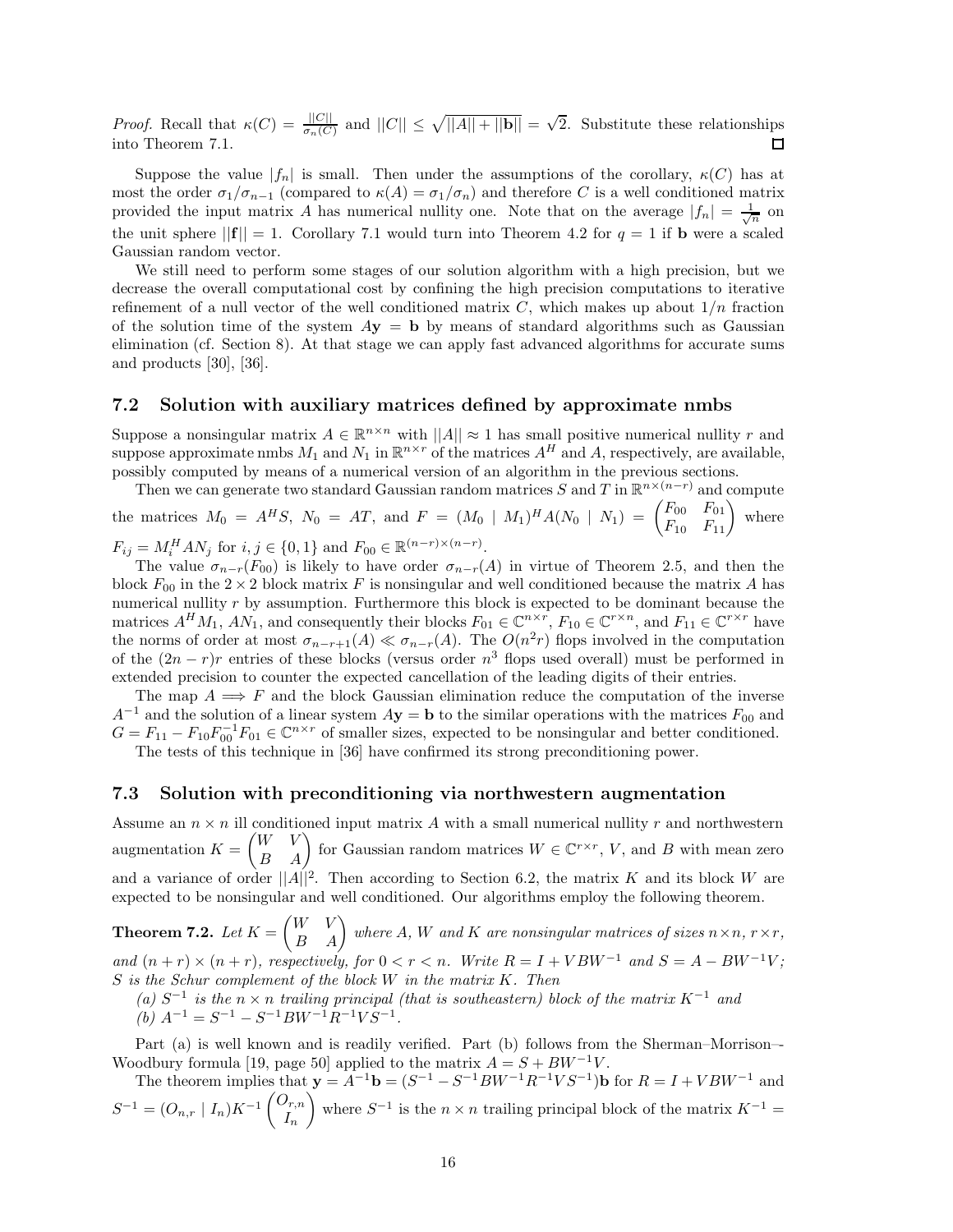*X Y Z S*−<sup>1</sup> ). This reduces the solution of the linear system  $A$ **y** = **b** essentially to the inversion of the matrices *W* and *R* and the computation of the products *S*−1**b** and *S*−1*B*. Furthermore the matrix equation  $K^{-1}K = I_{n+r}$  implies that  $ZW + S^{-1}B = O_{n,r}$  and consequently  $ZW = -S^{-1}B$ . Therefore we can compute the product  $ZW = (O_{n,r} | I_n)K^{-1} \begin{pmatrix} W \\ O_{r,n} \end{pmatrix}$  instead of the product  $-S^{-1}B$ . By scaling the matrices *B*, *V* and *W* we can ensure that  $R \approx I$ .

If the matrices *R*, *W* and *K* are well conditioned, as can be expected, then we can decrease the overall cost of computing the solution (see Section 8).

If the matrix *A* is given with its displacement generator of a small length *d*, we are motivated to choose scaled random matrices *W*, *B*, and *V* with consistent structure, representing them as well as the matrix *K* with displacement generators of length in  $O(d)$ . By employing this structure we can accelerate our computations with these matrices (cf. [28]). In the special case of a Toeplitz matrix  $A$  we can choose augmentation that produces a Toeplitz matrix  $K$ , and then we can exploit this structure based either on Theorem 7.2 or alternatively on Theorem 2.2 and Remark 2.3. Such a randomized structured augmentation techniques is still likely to achieve regularization and preconditioning [35, Section 3.3].

# **8 Computational cost estimates**

Assume that we seek the solution **y** with output precision  $p_{\text{out}}$  to a nonsingular linear system  $A$ **y** = **b** of *n* equations whose matrix *A* has numerical nullity one. Gaussian elimination uses  $\frac{2}{3} + O(n^2)$  flops in high precision  $p_+ \approx p_{\text{out}} + \log_2 \kappa(A)$ . By applying the algorithms of the previous section we reduce our task to the solution of a nonsingular and well conditioned linear system  $F\mathbf{x} = \mathbf{c}$  of *n* or  $n + 1$ equations. We still need to solve it with the high precision  $p_+$  but can apply iterative refinement in a fixed lower precision  $p$  (e.g., in the standard IEEE single or double precision) such that

$$
2\log_2 \kappa(F) \le p \ll p_+ \approx p_{\text{out}} + \log_2 \kappa(A). \tag{8.1}
$$

These bounds can be satisfied because the matrix *F* is well conditioned but *A* is ill conditioned. Here is a flowchart of our computations.

#### **Flowchart 8.1. Solution of a linear system with iterative refeinement.**

COMPUTATIONS:

- *1. Fix a precision p satisfying (8.1).*
- 2. Apply  $O(n^3)$  flops of Gaussian elimination in the low precision p to compute an approx*imate inverse*  $X \approx F^{-1}$  *and an initial approximate solution*  $X_c$  *to the linear system F***x** = **c** *(cf. [30], [36]).*
- *3. Iteratively refine this solution. Every loop of iterative refinement amounts essentially to multiplying each of the matrices*  $F$  *and*  $X \approx F^{-1}$  *by a vector (which takes*  $4n^2 + O(n)$ *flops in the precision p)* and contributes about  $b = p - \log_2 \kappa(F)$  *correct bits per an output entry; we can assume that*  $b \ge p/2$  *under* (8.1) (*cf.* [19], [21], [30], [41]).

Now let  $\mu(l)$  denote the time-complexity of a flop performed in a precision *l*. In terms of the number of bitwise operations involved,  $\mu(l)$  ranges between orders  $(l \log l) \log \log l$  and  $l^2$ , depending on the magnitude of *l* and computer environement [2], [14]. Our computations in the flowchart involve

$$
b_f = O(n^2(n+p_+/b)\mu(p))
$$

bitwise operations versus order of  $b_g = n^3 \mu(p_+)$  in Gaussian elimination. Clearly

$$
b_f/b_g = O((1 + p_+/(nb))\mu(p)/\mu(p_+));\tag{8.2}
$$

the ratio  $b_f/b_g$  is small under the bounds  $p_+ = o(nb)$  and (8.1).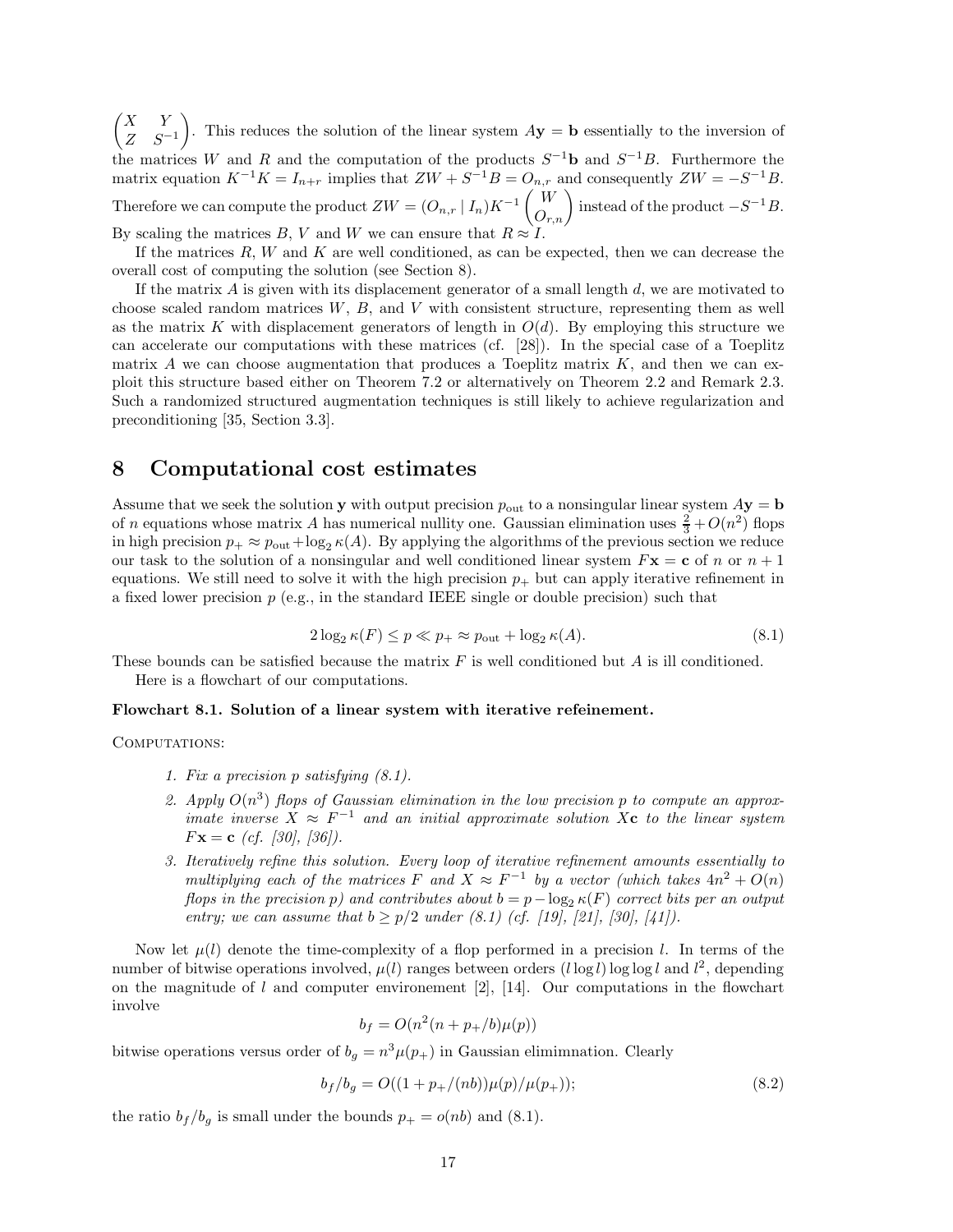If the matrix *A* has numerical nullity  $r > 1$ , then the algorithm in Section 7.2 reduces the original linear system  $A$ **y** = **b** to 2*r* well conditioned linear systems, each of  $n - r$  equations, and the cost estimates increase by a factor  $r$  versus the case of  $r = 1$ . The estimates are still quite favorable to Flowchart 8.1 versus Gaussian elimimnation as long as the ratio *r/n* is small, which is an important and quite general case in view of Remark 2.1. The cost of performing the algorithm of Section 7.3 is estimated similarly, and we still yield the ratio (8.2) within a factor *r*.

In the case of nonsingular *n* × *n* input matrices *A* having Toeplitz or Toeplitz-like structure and having a displacement rank *d* and numerical nullity one, the customary GKO type algorithms use order  $dn^2$  flops to solve a linear system  $A$ **y** = **b** or  $F$ **x** = **c** [16], [27], [29], [39], whereas one can multiply the matrices  $F$  by a vector by using  $O(dn \log n)$  flops. This leads to bound (8.2) up to a factor log *n*. For matrices *A* having numerical nullity *r* we increase the cost estimate by a factor  $\min\{r, d\}$  (rather than *r*) because the inverse  $A^{-1}$  is expressed via the solution of 2*d* linear systems with the matrices  $A$  and  $A<sup>T</sup>$ .

Let us compare our estimates with an information lower bound. We must process  $n^2$  input entries (or 2*dn* input parameters in case of Toeplitz-like inputs defined by displacement generators of length *d* [17], [28]) by using the precision of about  $p_+$  bits to obtain the output with the precision  $p_{\text{out}}$ . bitwise operations involve at most 2*b* input bits, and so we arrive at the information lower bounds of  $0.5n^2p_+$  bitwise operations or  $dnp_+$  in the case of Toeplitz-like inputs. In both cases of general and Toeplitz-like inputs our algorithms reach these bounds within polylogarithmic factors in *n* and  $p_{+}$  if we assume (8.1) and  $\mu(l)$  of order  $(l \log l) \log \log l$ .

**Remark 8.1.** *In lieu of iterative refinement one can employ other iterations such as the CG (Conjugate Gradient) and GMRES algorithms (cf. [1], [15], [19, Sections 10.2–10.4]). Like iterative refinement, they perform O*(*MA*) *flops per iteration loop, but unlike iterative refinement, they use no approximate inverse and thus save flops required for its computation. This is a significant advantage in the case of a sparse unstructured linear system as well as a multilevel Toeplitz or Hankel linear system [12], [26]. Decreasing the condition number of an input matrix is more critical (and thus preconditioning is more important) for the convergence of such algorithms versus iterative refinement, however. In particular similarly to iterative refinement, every nonsymmetric CG iteration loop amounts essentially to multiplication of an input matrix M and its transpose M<sup>T</sup> by two pairs oop amounts essentially to multiplication of an input matrix M and its tre* of vectors but only the decrease of the error norm by a factor  $4(\frac{\sqrt{\kappa(M)}+1}{\sqrt{MN}})$  $\frac{\sqrt{\kappa(M)+1}}{\sqrt{\kappa(M)-1}}$ <sup>2</sup> [19, Theorem 10.2.6] *or equivalently ensures*  $1/\kappa(M)$  *new correct bits per an output value; thus the algorithm requires stronger bounds on κ*(*M*) *to guarantee convergence in the presence of rounding errors.*

# **9 Numerical tests**

In a series of numerical experiments performed in the Graduate Center of the City University of New York, we tested our algorithms for computing nmbs and null vectors of general and Toeplitz matrices. We conducted the tests on a Dell server with a dual core 1.86 GHz Xeon processor and 2G memory running Windows Server 2003 R2. The test Fortran code was compiled with the GNU gfortran compiler within the Cygwin environment. Random numbers were generated with the random number intrinsic Fortran function assuming the uniform probability distribution over the range  $\{x : 0 \le x < 1\}$ . To shift to the range  $\{y : b \le y \le a + b\}$  for fixed real *a* and *b*, we applied the linear transform  $x \to y = ax + b$ . CPU time was measured with the mclock function. We computed QR factorizations and SVDs by applying the LAPACK procedures DGEQRF and DGESVD, respectively.

## **9.1 Computations with Toeplitz matrices**

## **a) Generation of singular Toeplitz matrices**

To generate an  $n \times n$  singular Toeplitz matrix, we first sampled  $2n - 2$  random entries  $a_{i,j}$  for  $j = 1, i = 1, \ldots, n - 1$  and for  $i = 1, j = 2, \ldots, n$  in the range [-1, 1), then defined the  $(n-1)^2$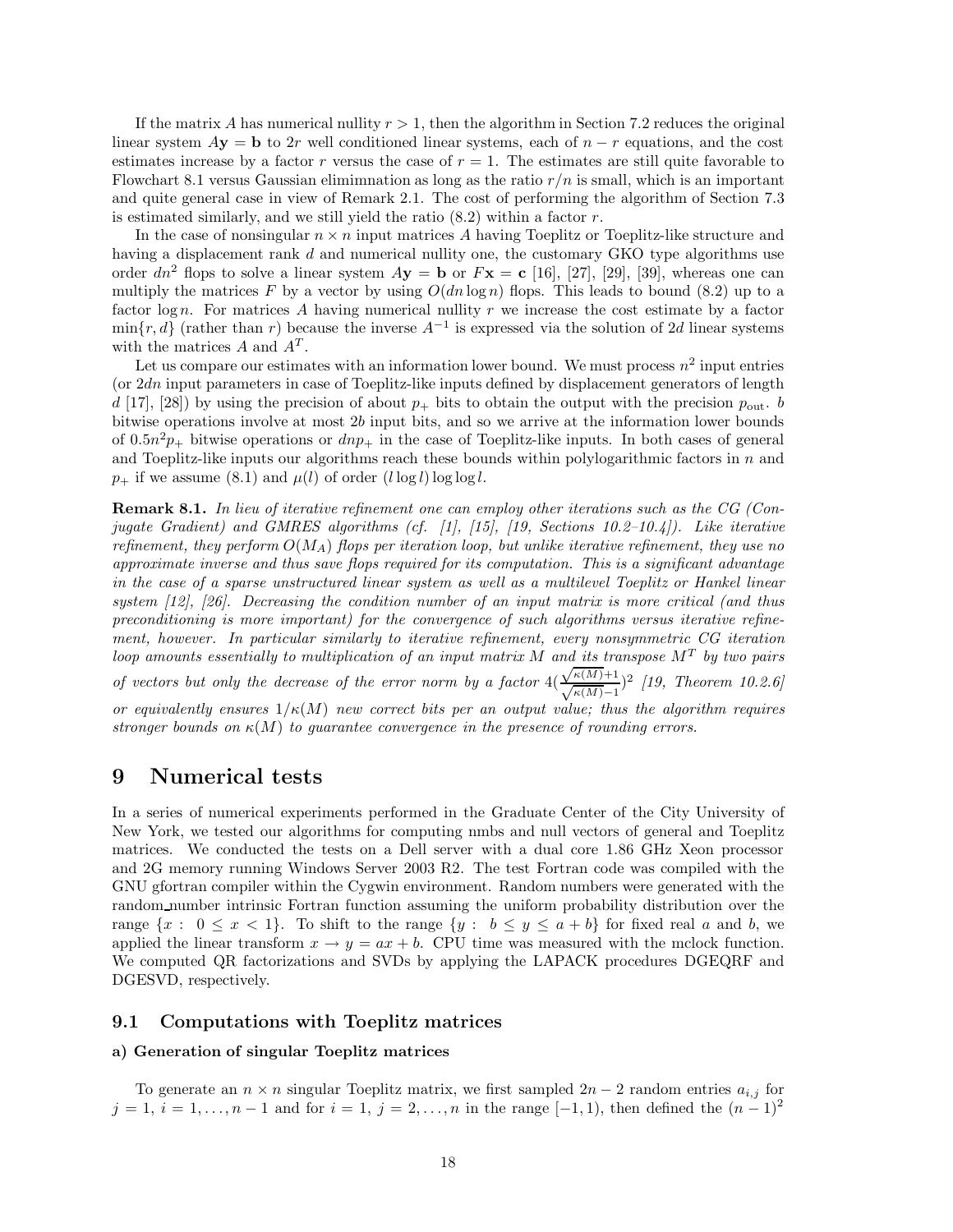entries  $a_{i+1,j+1} = a_{i,j}$  for  $i, j = 1, \ldots, n-1$ , and finally set  $a_{n,1} = 0$ . We arrived at an  $n \times n$  Toeplitz matrix  $A_0 = (a_{i,j})_{i,j=1}^n$ , computed the entry  $y_{n,1}$  of its inverse  $A_0^{-1} = (y_{i,j})_{i,j=0}^{n-1}$ , and changed the  $(1, n)$ th entry of the matrix  $A_0$  into  $a_{n,1} = -1/y_{n,1}$ . As we expected in virtue of Lemma 2.1, we always had  $y_{n,1}$  det  $A_0 \neq 0$  in our tests. Had we had  $y_{n,1} = 0$ , we could have regenerated the matrix *A*0, whereas had it been singular, we would have output it and stopped computations.

The resulting matrix  $A = (a_{i,j})_{i,j=1}^n$  had nullity one. Indeed it was a rank-one A-modification of a nonsingular matrix  $A_0$ , whereas  $A\mathbf{y} = \mathbf{0}$  for  $\mathbf{y} = A_0^{-1} \mathbf{e}_1$  because  $A_0\mathbf{y} = \mathbf{e}_1$ ,  $A = A_0 - \frac{1}{y_{n,1}} \mathbf{e}_1 \mathbf{e}_n^T$ , and  $\mathbf{e}_n^T \mathbf{y} = y_{n,1}$ .

# **b) Augmentation of singular Toeplitz matrices and the computation of their null vectors**

We embedded our  $n \times n$  singular Toeplitz matrix  $A = (a_{i,j})_{i,j=1}^n$  into an  $(n + 1) \times (n + 1)$ Toeplitz matrix  $K = (a_{i,j})_{i,j=0}^n$  $\int w \cdot \mathbf{v}^T$ **b** *A*<sup>0</sup> for  $w = a_{0,0}$ ,  $\mathbf{b} = (a_{i,0})_{i=1}^n$ , and  $\mathbf{v} = (a_{0,j})_{j=1}^n$ . We defined the entries  $a_{i,0}$  and  $a_{0,j}$  for  $i, j = 0, 1, \ldots, n-1$  by applying the equations  $a_{i,j} = a_{i+1,j+1}$ and sampled the two entries  $a_{n,0}$  and  $a_{0,n}$  at random in the range  $[-1,1)$ . For such a matrix *K* we applied Theorem 6.2 for  $r = 1$ , to compute a null vector of the matrix A given by the vector  $(0, I_n)K^{-1}$  $\begin{pmatrix} 0 \\ h \end{pmatrix}$ **b** - . This amounted to solving a nonsingular Toeplitz linear systems of equations with the matrix *K*. For that task we applied the code in [44], based on the algorithms in [24], [45], [46]. For comparison we also obtained the null vectors of the same matrices *A* based on computing their QR factorizations and SVDs. We have a little decreased the CPU time by using QR rather than QRP factorization. The latter one, that is QR factorization with pivoting (performed by LAPACK procedures DGEQPF and DGEQP3) is recommended for dealing with ill conditioned inputs [19, Section 5.5], but we avoided them in our tests.

### **c) Output data in the tests with Toeplitz matrices**

We use the abbreviations "n.-w.a.", "QR", and "SVD" as our pointers to the northwestern augmentation (based on Algorithm 6.1), QR factorization, and SVD, respectively. Table 9.1 covers our computation of null vectors for Toeplitz matrices. It shows the CPU time of this computation for each of the three methods as well as the ratios of these data for the QR-based and SVD-based solutions versus northwestern augmentation. The ratios are displayed in the last two columns of the table. The CPU time is measured in terms of the CPU cycles. One can convert them into seconds by dividing them by a constant CLOCKS PER SEC, which is 1000 on our platform.

In all our tests the computed approximate null vectors **y** had relative residual norms  $\frac{||A\mathbf{y}||}{||A|| \cdot ||\mathbf{y}||}$  of order  $10^{-17}$ .

All data are average over 100 tests for each input size  $2^k$  from 256 to 8192. The table entries are marked by a hyphen "-" where the tests required too long runtime and were not completed.

| dimension | $n.-w.a.$ | QR      | <b>SVD</b> | $QR/n$ -w.a. | $SVD/n$ -w.a |
|-----------|-----------|---------|------------|--------------|--------------|
| 256       | 3.8       | 18.4    | 317.8      | 4.8          | 83.6         |
| 512       | 8.0       | 148.0   | 5242.1     | 18.5         | 655.3        |
| 1024      | 16.1      | 1534.2  | 87371.2    | 97.0         | 5522.6       |
| 2048      | 33.6      | 11750.3 |            | 357.7        |              |
| 4096      | 79.5      |         |            |              |              |
| 8192      | 169.5     |         |            |              |              |

Table 9.1: CPU time for computing a null vector of a Toeplitz matrix (in cycles)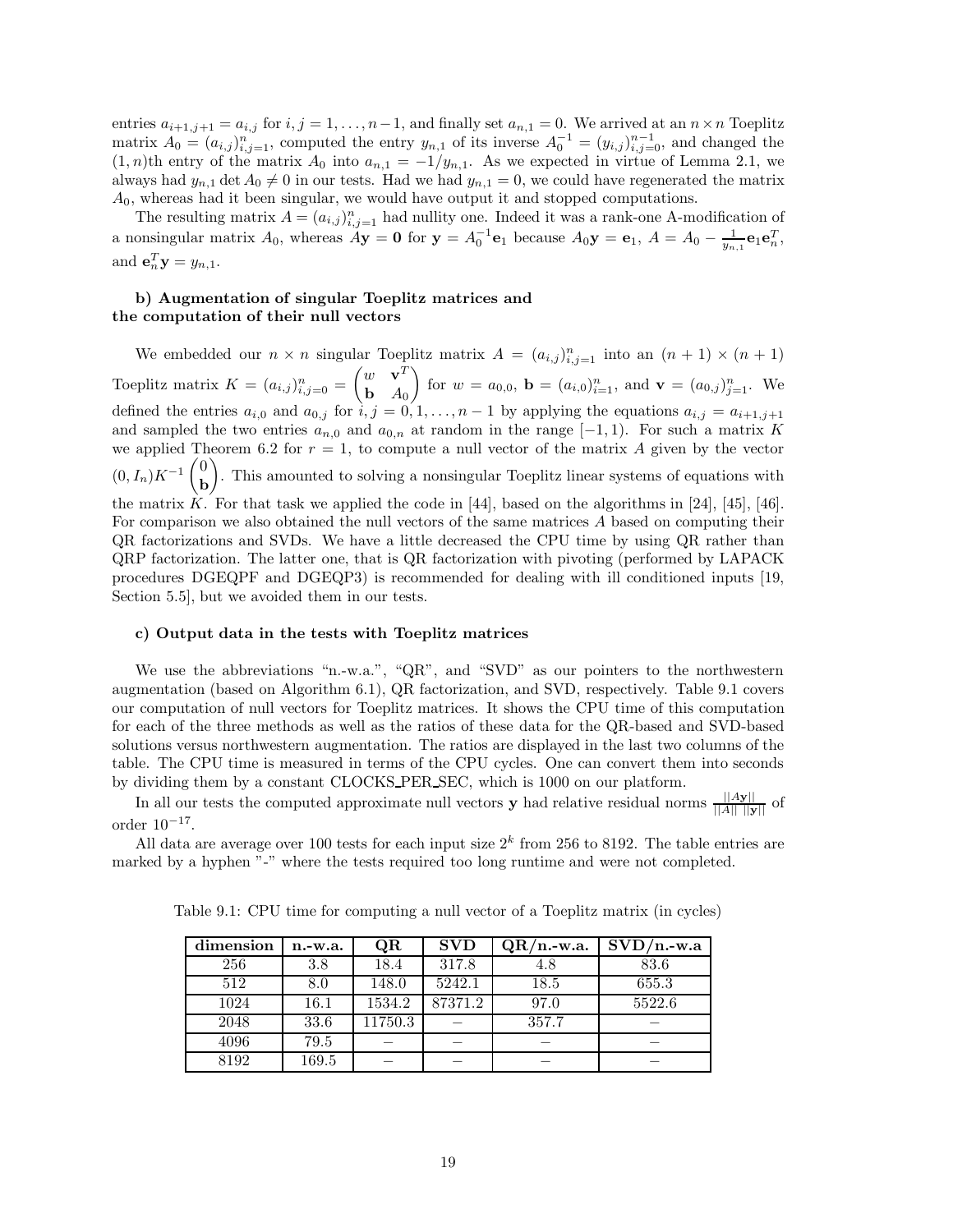## **9.2 Computations with unstructured matrices**

### **a) Generation of input matrices**

We first fixed pairs of *n* and *k* for  $n = 64, 128$  and  $k = 7$ . Then for every pair  $(n, k)$  we generated  $m = 100$  instances of matrices *A*, *B*, *V*<sub>0</sub>, and *V*<sub>1</sub> and vectors **b** as follows.

The matrices *A* have been generated as the error-free products  $S\Sigma T^H$  where *S* and *T* were *n* × *n* random orthonormal matrices (generated with double precision) and  $\Sigma = diag(\sigma_j)_{j=1}^n$ ,  $\sigma_{n-j} =$ 10<sup>*j*−17</sup> for *j* = 1,..., *k*, and  $\sigma_{n-j} = 1/(n-j)$  for  $j = k+1, ..., n-1$  (cf. [21, Section 28.3]).

*B* was random  $n \times k$  matrix with  $||B|| = ||A||$ .

*V* was  $k \times (n + k)$  matrix  $V = (V_0 \mid V_1)$  where and  $V_0$  was the  $k \times k$  identity matrix  $I_k$  and  $V_1 = B^T$ .

For every choice of these matrices we performed preconditioning tests and the solution tests as follows.

#### **b) Preconditioning tests**

We computed *m* ratios  $\frac{\kappa(A)}{\kappa(M)}$  for  $M =$  $\begin{pmatrix} V_0 & V_1 \\ B & A \end{pmatrix}$ .

Table 9.2 displays the average (mean), minimum, maximum, and standard deviation for the *m* ratios for  $n = 64$  and  $n = 128$ .

Table 9.2: ratios 
$$
\frac{\kappa(A)}{\kappa(M)}
$$

| matrix size      | mın                  | max                   | mean                                          | std                   |
|------------------|----------------------|-----------------------|-----------------------------------------------|-----------------------|
| $64 \times 64$   | $3.29 \times 10^{9}$ | $1.65 \times 10^{13}$ | $1.2.49 \times 10^{12}$ $2.60 \times 10^{12}$ |                       |
| $128 \times 128$ | $8.27 \times 10^{8}$ | $2.56 \times 10^{12}$ | $5.51 \times 10^{11}$                         | $6.44 \times 10^{11}$ |

#### **c) The solution tests**

We solved nonsingular linear systems  $A$ **y** = **b** where  $A$  was the matrix generated above, **b** was a random vector, and we scaled them to have  $||\mathbf{b}|| = ||A|| = 1$ . We first computed the null vector **z** of the matrix  $(-\mathbf{b}, A)$ , then scaled it to obtain the vector  $(1, \mathbf{y})^H$ , and finally output the solution vector **y**.

Tables 9.3 and 9.4 display the average (mean), minimum, maximum, and standard deviation for the relative residual norms  $\frac{\|Ay-b\|}{\|y\|}$  in our tests for  $n = 64$  and  $n = 128$ , respectively. For each input instance we computed the solution in two ways, that is by performing two iterations of the extended iterative refinement and with no such iteratiion.

Table 9.3: relative residual norms in the solution tests with  $64 \times 64$  inputs

| refinement   | mın                     | max                                             | mean                   | std                    |
|--------------|-------------------------|-------------------------------------------------|------------------------|------------------------|
| 2 iterations | $17.89 \times 10^{-48}$ | $8.26 \times 10^{-44}$                          | $1.40 \times 10^{-45}$ | $8.47 \times 10^{-45}$ |
| no iteration |                         | $1.43 \times 10^{-31}$   $7.30 \times 10^{-28}$ | $1.69 \times 10^{-29}$ | $9.12 \times 10^{-29}$ |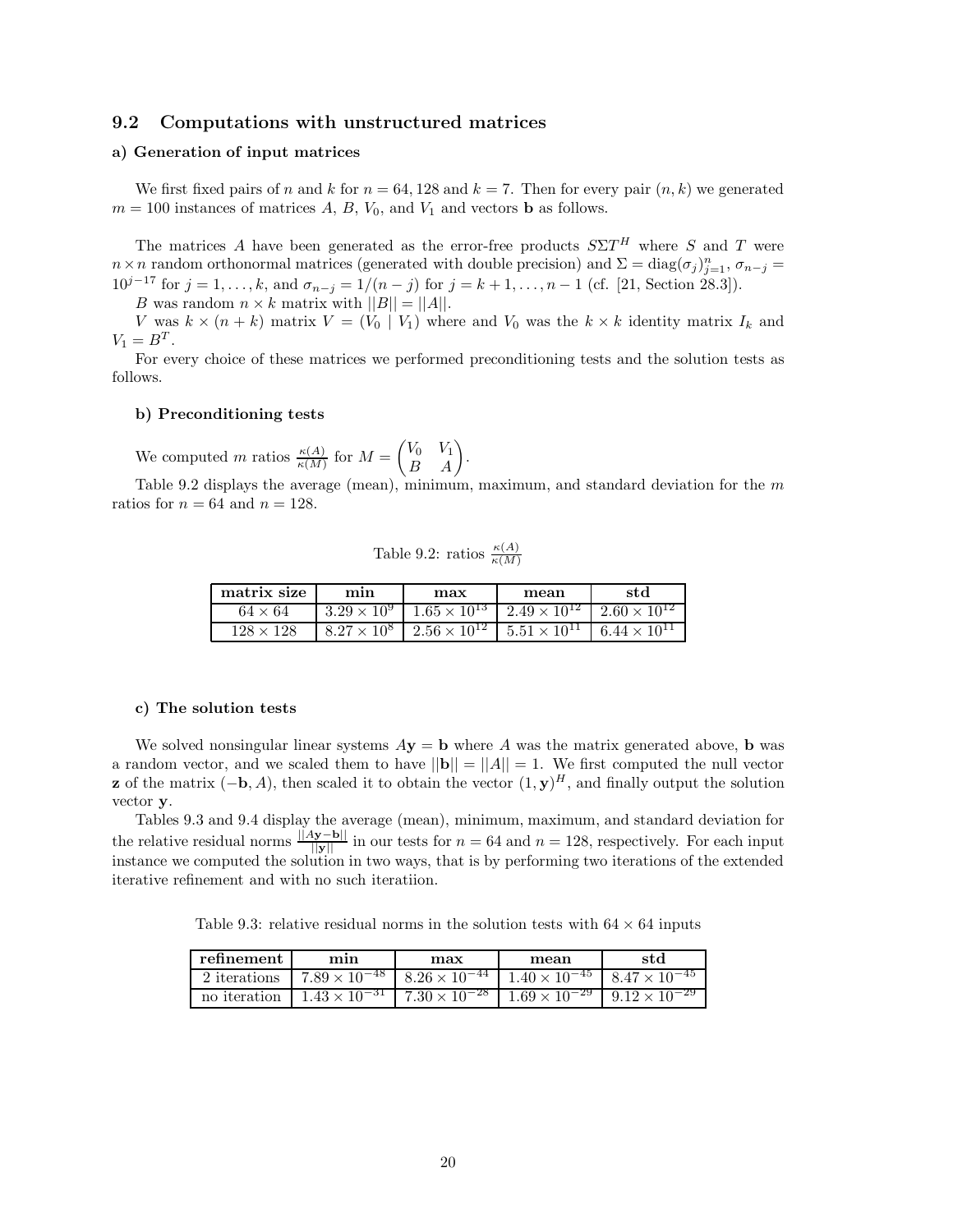| refinement   | mın                                                                                          | max                    | mean | std                                             |
|--------------|----------------------------------------------------------------------------------------------|------------------------|------|-------------------------------------------------|
| 2 iterations | $1.31 \times 10^{-46}$                                                                       | $1.37 \times 10^{-43}$ |      | $4.11 \times 10^{-45}$   $1.67 \times 10^{-44}$ |
| no iteration | $1.857 \times 10^{-31}$ $1.92 \times 10^{-27}$ $5.12 \times 10^{-29}$ $2.55 \times 10^{-28}$ |                        |      |                                                 |

Table 9.4: relative residual norms in the solution tests with  $128 \times 128$  inputs

# **10 Conclusion**

The computation of a basis for the null space of a rectangular  $m \times n$  matrix A having full row rank *m* is immediately reduced to inverting its  $m \times m$  nonsingular submatrix. We prove that random premultipliers make the  $m \times m$  leading block nonsingular with probability one and are unlikely to blow up the condition number of *A*; thus the algorithm is expected to be numerically safe in the case of a well conditioned matrix *A* of full row rank *m*.

To extend the algorithm to a rank deficient and ill conditioned matrix *A* of any size, we combine scaled randomized western, northern and northwestern augmentations with aggregation. We obtain a desired basis for the null space by performing all our computations with well conditioned matrices of full rank. We also extend our algorithms to preconditioning a nonsingular but ill conditioned linear system of equations.

We avoid the drawbacks of pivoting and orthogonalization required in the customary algorithms, which we significantly accelerate, according to both our formal study and experiments, in the case of both general and Toeplitz inputs.

Some parts of our analysis, in particular our estimates for the condition numbers of randomly updated matrices and link between augmentation and aggregation can be of independent technical interest.

# **References**

- [1] O. Axelsson, *Iterative Solution Methods*, Cambridge University Press, Cambridge, England, 1994.
- [2] A. V. Aho, J. E. Hopcroft, J. D. Ullman, *The Design and Analysis of Algorithms.* Addison-Wesley, Reading, MA, 1974.
- [3] R. P. Brent, F. G. Gustavson, D. Y. Y. Yun, Fast Solution of Toeplitz Systems of Equations and Computation of Pad´e Approximations, *J. Algorithms*, **1**, 259–295, 1980.
- [4] D. Bini, V. Y. Pan, *Polynomial and Matrix Computations,* volume 1: Fundamental Algorithms, Birkhäuser, Boston, 1994.
- [5] Z. Chen, J. J. Dongarra, Condition Numbers of Gaussian Random Matrices, *SIAM. J. on Matrix Analysis and Applications*, **27**, 603–620, 2005.
- [6] R.E. Cline, R.J. Plemmons, and G. Worm, Generalized inverses of certain Toeplitz matrices. *Linear Algebra and Its Applications,* **8**, 25–33, 1974.
- [7] J. D. Dixon, Estimating Extremal Eigenvalues and Condition Numbers of Matrices, *SIAM J. on Numerical Analysis*, **20, 4**, 812–814, 1983.
- [8] J. Demmel, The Probability That a Numerical Analysis Problem Is Difficult, *Math. of Computation*, **50**, 449–480, 1988.
- [9] R. A. Demillo, R. J. Lipton, A Probabilistic Remark on Algebraic Program Testing, *Information Processing Letters*, **7**, **4**, 193–195, 1978.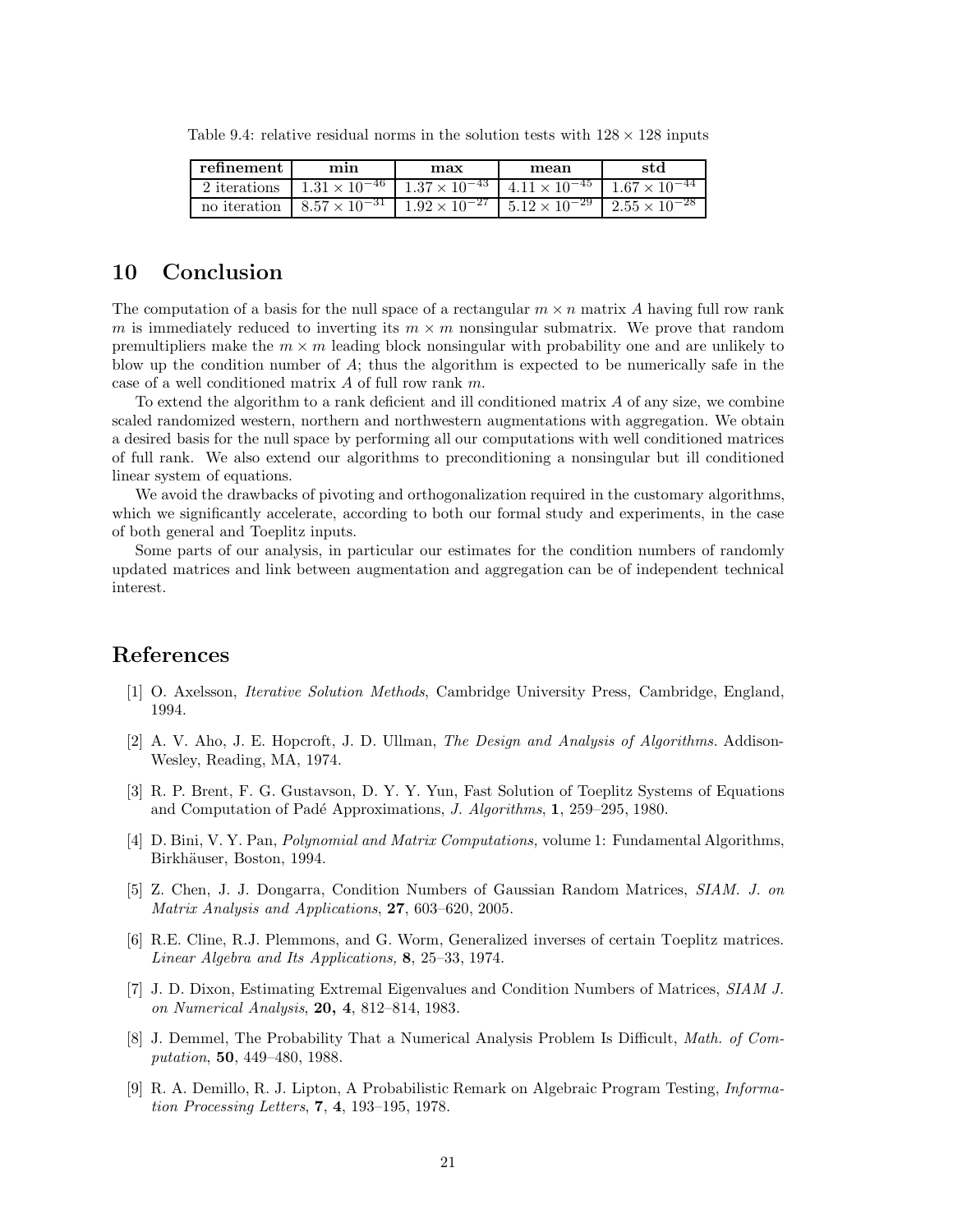- [10] K. R. Davidson, S. J. Szarek, Local Operator Theory, Random Matrices, and Banach Spaces, in *Handbook on the Geometry of Banach Spaces* (W. B. Johnson and J. Lindenstrauss editors), pages 317–368, North Holland, Amsterdam, 2001.
- [11] A. Edelman, Eigenvalues and Condition Numbers of Random Matrices, PhD Thesis (106 pages), Math Dept., MIT, 1989 and *SIAM J. on Matrix Analysis and Applications*, **9**, **4**, 543–560, 1988.
- [12] I. Z. Emiris, V. Y. Pan, Symbolic and Numerical Methods for Exploiting Structure in Constructing Resultant Matrices, *J. of Symbolic Computation*, **33**, 393-413, 2002. Proc. Version in *ISSAC 97*.
- [13] A. Edelman, B. D. Sutton, Tails of Condition Number Distributions, *SIAM J. on Matrix Analysis and Applications*, **27**, **2**, 547–560, 1988.
- [14] M. Fürer, Faster Integer Multiplication, *Proceedings of 39th Annual Symposium on Theory of Computing (STOC 2007)*, 57–66, ACM Press, New York, 2007.
- [15] A. Greenbaum, *Iterative Methods for Solving Linear Systems*, SIAM, Philadelphia, 1997.
- [16] I. Gohberg, T. Kailath, V. Olshevsky, Fast Gaussian Elimination with Partial Pivoting for Matrices with Displacement Structure, *Mathematics of Computation*, **64**, 1557–1576, 1995.
- [17] I. Gohberg, V. Olshevsky, Complexity of Multiplication with Vectors for Structured Matrices, *Linear Algebra and Its Applications*, **202**, 163–192, 1994.
- [18] I. Gohberg, A. Semencul, On the Inversion of Finite Toeplitz Matrices and Their Continuous Analogs, *Matematicheskiie Issledovaniia* (in Russian), **7**, **2**, 187–224, 1972.
- [19] G. H. Golub, C. F. Van Loan, *Matrix Computations*, 3rd edition, The Johns Hopkins University Press, Baltimore, Maryland, 1996.
- [20] G. Heinig, Beitrage zur spektraltheorie von Operatorbuschen und zur algebraischen Theorie von Toeplitzmatrizen, Dissertation **B**, *TH Karl-Marx-Stadt*, 1979.
- [21] N. J. Higham, *Accuracy and Stability in Numerical Analysis*, SIAM, Philadelphia, 2002 (second edition).
- [22] G. Heinig, K. Rost, *Algebraic Methods for Toeplitz-like Matrices and Operators, Operator Theory*, **13**, Birkhäuser, 1984.
- [23] T. Kailath, S. Y. Kung, M. Morf, Displacement Ranks of Matrices and Linear Equations, *Journal Math. Analysis and Appls*, **68(2)**, 395–407, 1979.
- [24] P. Kravanja, M. Van Barel, Algorithms for Solving Rational Interpolation Problems Related to Fast and Superfast Solvers for Toeplitz Systems, *SPIE*, 359–370, 1999.
- [25] W. L. Miranker, V. Y. Pan, Methods of Aggregations, *Linear Algebra and Its Applications*, **29**, 231–257, 1980.
- [26] B. Mourrain, V. Y. Pan, Multivariate Polynomials, Duality and Structured Matrices, *J. of Complexity*, **16**, **1**, 110–180, 2000. (Proceedings Version in *STOC'98*).
- [27] V. Y. Pan, On Computations with Dense Structured Matrices, *Math. of Computation*, **55, 191**, 179–190, 1990. Proceedings version in *Proceedings of International Symposium on Symbolic and Algebraic Computation (ISSAC'89)*, 34–42, ACM Press, NY, 1989.
- [28] V. Y. Pan, *Structured Matrices and Polynomials: Unified Superfast Algorithms*, Birkhäuser/Springer, Boston/New York, 2001.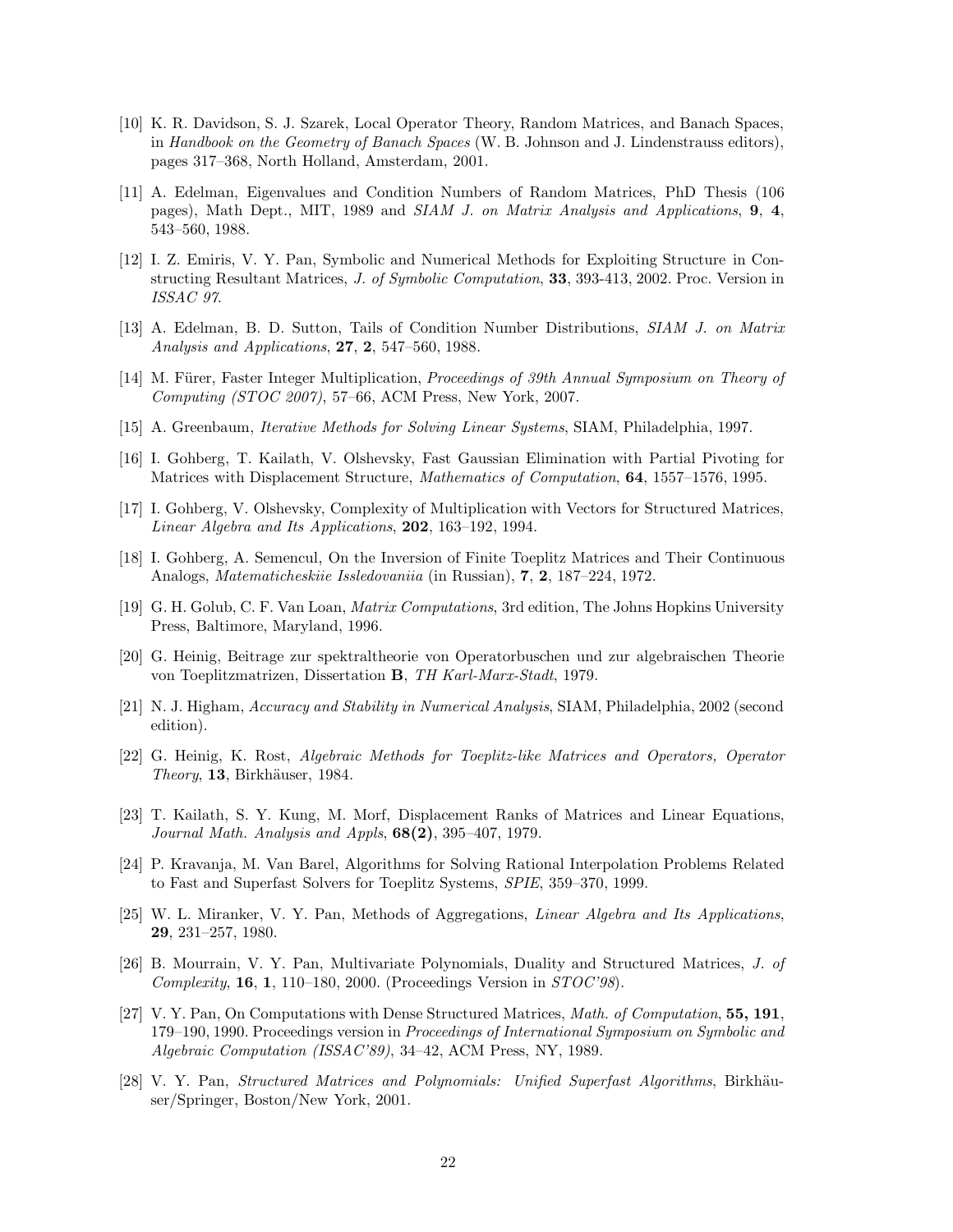- [29] F. Poloni, A Note on the O(n)-Storage Implementation of the GKO Algorithm, *Numerical Algorithms*, **55**, 115–139, 2010.
- [30] V. Y. Pan, D. Grady, B. Murphy, G. Qian, R. E. Rosholt, A. Ruslanov, Schur Aggregation for Linear Systems and Determinants, *Theoretical Computer Science*, *Special Issue on Symbolic– Numerical Algorithms* (D.A. Bini, V.Y. Pan, J. Verschelde editors), **409**, **2**, 255–268, 2008.
- [31] V. Y. Pan, D. Ivolgin, B. Murphy, R. E. Rosholt, Y. Tang, X. Yan, Additive Preconditioning for Matrix Computations, *Linear Algebra and Its Applications*, **432**, 1070–1089, 2010. Proceedings version in *Proc. of the Third International Computer Science Symposium in Russia (CSR 2008)*, *Lecture Notes in Computer Science (LNCS)*, **5010**, 372–383, 2008.
- [32] V. Y. Pan, B. Murphy, G. Qian, R. E. Rosholt, A New Error-free Floating-Point Summation Algorithm, *Computers and Mathematics with Applications*, **57**, 560–564, 2009.
- [33] V. Y. Pan, G. Qian, Randomized Preprocessing of Homogeneous Linear Systems, *Linear Algebra and Its Applications*, **432**, 3272–3318, 2010.
- [34] V. Y. Pan, G. Qian, A. Zheng, Advancing Matrix Computations with Randomized Preprocessing, in *Proc. of the Fifth International Computer Science Symposium in Russia (CSR 2010)*, Kazan, Russia, June 2010 , Farid Ablaev, Ernst W. Mayr (Eds.), *Lecture Notes in Computer Science (LNCS)*, pages 303-314, Springer, Berlin, 2010.
- [35] V. Y. Pan, G. Qian, A. Zheng, Randomized Preconditioning versus Pivoting, *Linear Algebra and Its Applications*, in print.
- [36] V. Y. Pan, G. Qian, A. Zheng, Randomized and Derandomized Matrix Computations, Tech. Report TR 2011010, *Ph.D. Program in Computer Science*, *Graduate Center, the City University of New York*, 2011.

Available at http://www.cs.gc.cuny.edu/tr/techreport.php?id=408

- [37] V. Y. Pan, G. Qian, A. Zheng, Z. Chen, Matrix Computations and Polynomial Root-finding with Preprocessing, *Linear Algebra and Its Applications*, **434**, 854–879, 2011.
- [38] V. Y. Pan, X. Yan, Additive Preconditioning, Eigenspaces, and the Inverse Iteration, *Linear Algebra and Its Applications*, **430**, 186–203, 2009.
- [39] G. Rodriguez, Fast Solution of Toeplitz- and Cauchy-like Least Squares Problems, *SIAM J. Matrix Analysis and Applications*, **28, 3**, 724–748, 2006.
- [40] J. T. Schwartz, Fast Probabilistic Algorithms for Verification of Polynomial Identities, *Journal of ACM*, **27**, **4**, 701–717, 1980.
- [41] G. W. Stewart, *Matrix Algorithms, Vol I: Basic Decompositions*, SIAM, Philadelphia, 1998.
- [42] A. Sankar, D. Spielman, S.-H. Teng, Smoothed Analysis of the Condition Numbers and Growth Factors of Matrices, *SIAM Journal on Matrix Analysis*, **28**, **2**, 446–476, 2006.
- [43] W. F. Trench, A Note on a Toeplitz Inversion Formula, *Linear Algebra and Its Applications*, **29**, 55–61, 1990.
- [44] M. Van Barel, A Supefast Toeplitz Solver, 1999. Available at http://www.cs.kuleuven.be/˜ marc/software/index.html
- [45] M. Van Barel, G. Heinig, P. Kravanja, A Stabilized Superfast Solver for Nonsymmetric Toeplitz Systems, *SIAM Journal on Matrix Analysis and Applications*, **23**, **2**, 494–510, 2001.
- [46] M. Van Barel, P. Kravanja, A Stabilized Superfast Solver for Indefinite Hankel Systems, *Linear Algebra and its Applications*, **284**, **1–3**, 335–355, 1998.